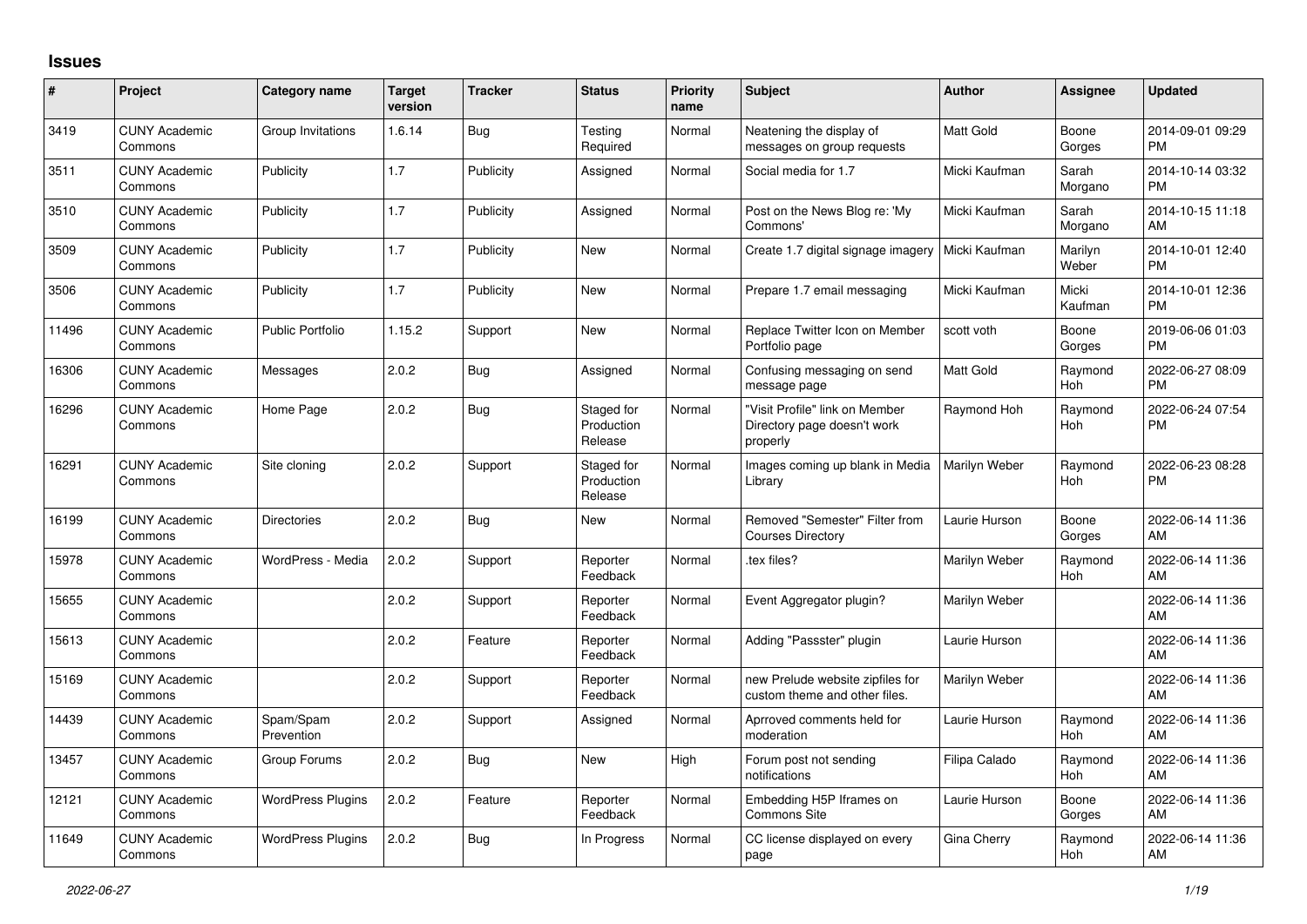| #     | Project                         | <b>Category name</b>     | <b>Target</b><br>version | <b>Tracker</b> | <b>Status</b>        | <b>Priority</b><br>name | <b>Subject</b>                                                        | <b>Author</b>           | <b>Assignee</b> | <b>Updated</b>                |
|-------|---------------------------------|--------------------------|--------------------------|----------------|----------------------|-------------------------|-----------------------------------------------------------------------|-------------------------|-----------------|-------------------------------|
| 16307 | <b>CUNY Academic</b><br>Commons |                          |                          | <b>Bug</b>     | <b>New</b>           | Normal                  | Add brief messaging to<br>accept/decline group membership<br>requests | <b>Matt Gold</b>        | Boone<br>Gorges | 2022-06-27 06:13<br><b>PM</b> |
| 16294 | <b>CUNY Academic</b><br>Commons |                          |                          | Bug            | <b>New</b>           | Urgent                  | CAC is down                                                           | Raffi<br>Khatchadourian |                 | 2022-06-27 02:00<br><b>PM</b> |
| 16290 | <b>CUNY Academic</b><br>Commons |                          |                          | Feature        | Reporter<br>Feedback | Normal                  | Add Table Of Contents Block<br>plug-in                                | Raffi<br>Khatchadourian |                 | 2022-06-24 10:26<br>AM        |
| 16255 | <b>CUNY Academic</b><br>Commons | WordPress (misc)         |                          | Bug            | New                  | Normal                  | Need to define 'MULTISITE'<br>constant in wp-config.php               | Raymond Hoh             |                 | 2022-06-19 09:31<br>AM        |
| 16245 | <b>CUNY Academic</b><br>Commons | WordPress (misc)         |                          | <b>Bug</b>     | Reporter<br>Feedback | Normal                  | Save Button missing on<br>WordPress Profile page                      | scott voth              | Raymond<br>Hoh  | 2022-06-16 03:09<br><b>PM</b> |
| 16177 | <b>CUNY Academic</b><br>Commons | Reply By Email           |                          | Bug            | <b>New</b>           | Normal                  | Switch to Inbound mode for RBE                                        | Raymond Hoh             | Raymond<br>Hoh  | 2022-05-30 04:32<br><b>PM</b> |
| 16110 | <b>CUNY Academic</b><br>Commons |                          |                          | Support        | Reporter<br>Feedback | Normal                  | remove Creative Commons<br>license from pages?                        | Marilyn Weber           | Raymond<br>Hoh  | 2022-05-17 06:11<br><b>PM</b> |
| 16099 | <b>CUNY Academic</b><br>Commons |                          |                          | Support        | Reporter<br>Feedback | Normal                  | request for Newsletter Glue                                           | Marilyn Weber           |                 | 2022-05-13 12:14<br><b>PM</b> |
| 15767 | <b>CUNY Academic</b><br>Commons | WordPress (misc)         |                          | Support        | <b>New</b>           | Normal                  | Site loading slowly                                                   | scott voth              | Boone<br>Gorges | 2022-04-04 08:56<br><b>PM</b> |
| 15757 | <b>CUNY Academic</b><br>Commons |                          |                          | <b>Bug</b>     | <b>New</b>           | Normal                  | Members # do not match                                                | Laurie Hurson           |                 | 2022-03-30 04:52<br><b>PM</b> |
| 15685 | <b>CUNY Academic</b><br>Commons |                          |                          | Support        | <b>New</b>           | High                    | problem with chrome?                                                  | Marilyn Weber           |                 | 2022-04-25 03:40<br><b>PM</b> |
| 15565 | <b>CUNY Academic</b><br>Commons |                          |                          | Support        | <b>New</b>           | Normal                  | Events - send updates to an email   Marilyn Weber<br>listserv         |                         |                 | 2022-03-10 01:06<br><b>PM</b> |
| 15516 | <b>CUNY Academic</b><br>Commons | <b>WordPress Plugins</b> |                          | Bug            | Reporter<br>Feedback | Normal                  | Can't publish or save draft of post<br>on wordpress.com               | Raffi<br>Khatchadourian | Raymond<br>Hoh  | 2022-03-02 05:52<br><b>PM</b> |
| 15370 | <b>CUNY Academic</b><br>Commons |                          |                          | Support        | Reporter<br>Feedback | Normal                  | All-in-One Event Calendar?                                            | Marilyn Weber           |                 | 2022-02-17 11:03<br>AM        |
| 15260 | <b>CUNY Academic</b><br>Commons |                          |                          | Support        | Reporter<br>Feedback | Normal                  | Diacritical markings   European<br>Stages                             | Marilyn Weber           |                 | 2022-02-04 08:16<br>AM        |
| 15045 | <b>CUNY Academic</b><br>Commons |                          |                          | Support        | <b>New</b>           | Normal                  | no result for KCeL in the search<br>box on the commons                | Marilyn Weber           |                 | 2021-12-10 11:29<br>AM        |
| 14940 | <b>CUNY Academic</b><br>Commons |                          |                          | <b>Bug</b>     | <b>New</b>           | Normal                  | Discrepancy between Commons<br>profile "sites" and actual # of sites  | Laurie Hurson           |                 | 2021-11-08 11:09<br>AM        |
| 14936 | <b>CUNY Academic</b><br>Commons |                          |                          | <b>Bug</b>     | <b>New</b>           | Normal                  | Commons websites blocked by<br>SPS campus network                     | Laurie Hurson           |                 | 2021-11-03 03:57<br><b>PM</b> |
| 14908 | <b>CUNY Academic</b><br>Commons | Performance              |                          | Bug            | <b>New</b>           | Normal                  | Stale object cache on cdev                                            | Raymond Hoh             | Boone<br>Gorges | 2021-12-07 09:45<br>AM        |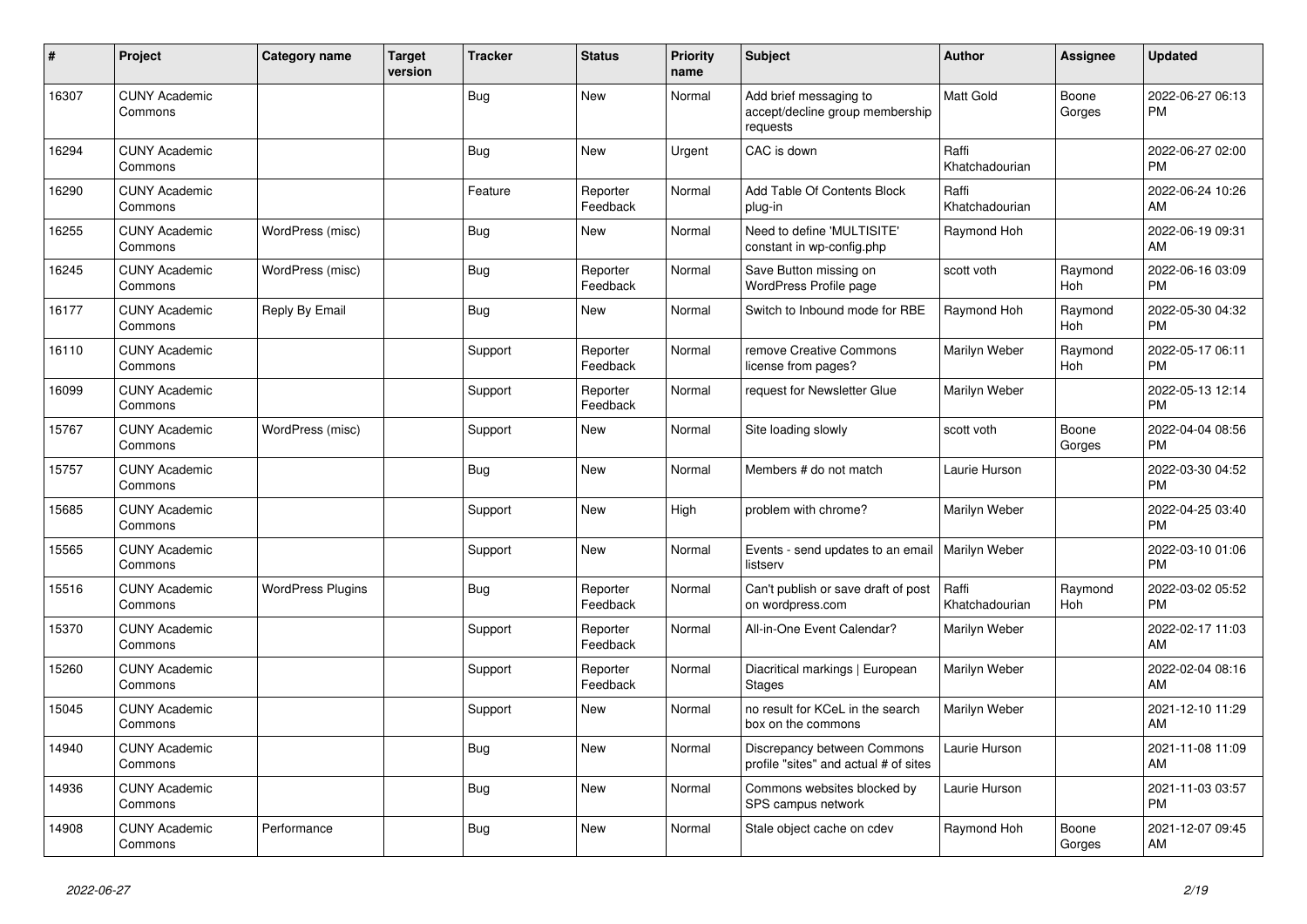| ∦     | Project                                                                 | <b>Category name</b>           | <b>Target</b><br>version | <b>Tracker</b> | <b>Status</b>        | <b>Priority</b><br>name | <b>Subject</b>                                                         | <b>Author</b>           | <b>Assignee</b>       | <b>Updated</b>                |
|-------|-------------------------------------------------------------------------|--------------------------------|--------------------------|----------------|----------------------|-------------------------|------------------------------------------------------------------------|-------------------------|-----------------------|-------------------------------|
| 14792 | <b>CUNY Academic</b><br>Commons                                         |                                |                          | <b>Bug</b>     | New                  | Normal                  | Inconsistent email notifications<br>from gravity forms                 | Raffi<br>Khatchadourian |                       | 2021-10-04 01:50<br><b>PM</b> |
| 14784 | <b>CUNY Academic</b><br>Commons                                         |                                |                          | Support        | Reporter<br>Feedback | Normal                  | User report of logo problem when<br>using Customizer theme             | Marilyn Weber           |                       | 2021-09-17 10:25<br>AM        |
| 12062 | AD/O365 Transition<br>from NonMatric to<br><b>Matriculated Students</b> |                                |                          | Feature        | In Progress          | Normal                  | create solution and console<br>project                                 | Emilio Rodriguez        | Emilio<br>Rodriguez   | 2019-11-12 03:56<br><b>PM</b> |
| 11968 | JustPublics@365<br>MediaCamp                                            |                                |                          | Feature        | New                  | Normal                  | Nanoscience Retractable Display<br>Unit                                | Donald Cherry           | Bonnie<br>Eissner     | 2021-02-19 08:50<br>AM        |
| 8992  | <b>NYCDH Community</b><br>Site                                          |                                |                          | <b>Bug</b>     | Assigned             | Normal                  | Multiple RBE error reports                                             | Matt Gold               | Raymond<br><b>Hoh</b> | 2017-12-11 05:43<br><b>PM</b> |
| 2618  | <b>NYCDH Community</b><br>Site                                          |                                |                          | <b>Bug</b>     | Assigned             | Low                     | Mark blogs as spam when created   Matt Gold<br>by users marked as spam |                         | Boone<br>Gorges       | 2013-06-09 11:38<br><b>PM</b> |
| 2577  | <b>NYCDH Community</b><br>Site                                          |                                |                          | Feature        | Assigned             | Low                     | Investigate Potential to Add Links<br>to the Forum                     | Mark Newton             | Alex Gil              | 2013-05-16 09:40<br><b>PM</b> |
| 2576  | NYCDH Community<br>Site                                                 |                                |                          | <b>Bug</b>     | Hold                 | Low                     | Test Next Button in Javascript<br><b>Tutorial Under Activities</b>     | <b>Mark Newton</b>      | Alex Gil              | 2013-05-18 02:55<br><b>PM</b> |
| 2574  | NYCDH Community<br>Site                                                 |                                |                          | Feature        | Assigned             | Normal                  | Add Way to Upload Files to<br>Groups                                   | <b>Mark Newton</b>      | Raymond<br><b>Hoh</b> | 2013-05-18 07:46<br><b>PM</b> |
| 2573  | <b>NYCDH Community</b><br>Site                                          |                                |                          | Feature        | Reporter<br>Feedback | Normal                  | Add dh nyc twitter list feed to site                                   | <b>Mark Newton</b>      | Matt Gold             | 2013-05-16 11:42<br><b>PM</b> |
| 2571  | NYCDH Community<br>Site                                                 |                                |                          | Feature        | Assigned             | Normal                  | Add Google custom search box to   Mark Newton<br>homepage              |                         | Raymond<br><b>Hoh</b> | 2013-05-18 07:49<br><b>PM</b> |
| 15883 | <b>CUNY Academic</b><br>Commons                                         |                                | 2.1.0                    | Feature        | <b>New</b>           | Normal                  | Release BPGES update                                                   | Boone Gorges            | Boone<br>Gorges       | 2022-05-26 10:39<br>AM        |
| 15194 | <b>CUNY Academic</b><br>Commons                                         | Internal Tools and<br>Workflow | 2.1.0                    | Feature        | New                  | Normal                  | PHPCS sniff for un-restored<br>switch_to_blog() calls                  | Boone Gorges            | Jeremy Felt           | 2022-05-26 10:45<br>AM        |
| 13946 | <b>CUNY Academic</b><br>Commons                                         | <b>WordPress Plugins</b>       | 2.1.0                    | Support        | Assigned             | Normal                  | Custom Embed handler For<br>OneDrive files                             | scott voth              | Raymond<br>Hoh        | 2022-05-26 10:46<br>AM        |
| 13891 | <b>CUNY Academic</b><br>Commons                                         | Internal Tools and<br>Workflow | 2.1.0                    | Feature        | New                  | Normal                  | Migrate automated linting to<br>GitHub Actions                         | Boone Gorges            | Jeremy Felt           | 2022-05-26 10:45<br>AM        |
| 10439 | <b>CUNY Academic</b><br>Commons                                         | Design                         | 2.1.0                    | Design/UX      | <b>New</b>           | Normal                  | Create Style Guide for Commons                                         | Sonja Leix              | Sara Cannon           | 2022-06-23 06:20<br><b>PM</b> |
| 16092 | <b>CUNY Academic</b><br>Commons                                         |                                | Future<br>release        | Feature        | Hold                 | Normal                  | Don't show main site in Site<br>search results                         | Boone Gorges            | Boone<br>Gorges       | 2022-05-17 03:12<br><b>PM</b> |
| 15604 | <b>CUNY Academic</b><br>Commons                                         | <b>Email Notifications</b>     | Future<br>release        | Feature        | Assigned             | Normal                  | Restructure Commons Group<br>Digest Email Messages                     | <b>Matt Gold</b>        | Boone<br>Gorges       | 2022-05-26 10:45<br>AM        |
| 14987 | <b>CUNY Academic</b><br>Commons                                         | <b>WordPress Plugins</b>       | Future<br>release        | <b>Bug</b>     | <b>New</b>           | Normal                  | Elementor update causes<br>database freeze-up                          | Boone Gorges            | Boone<br>Gorges       | 2021-11-29 12:02<br><b>PM</b> |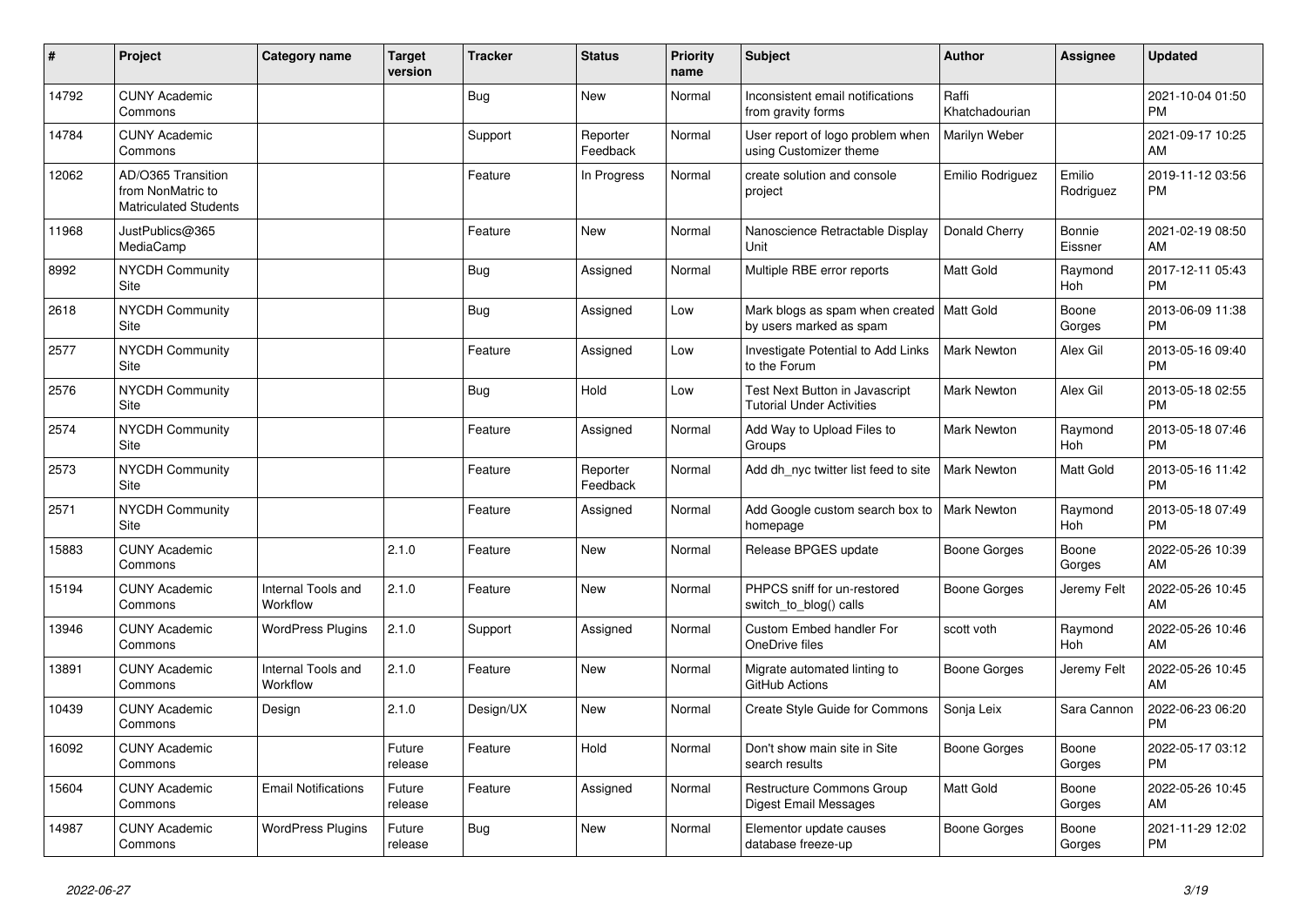| #     | Project                         | <b>Category name</b>       | <b>Target</b><br>version | <b>Tracker</b> | <b>Status</b>        | <b>Priority</b><br>name | <b>Subject</b>                                                                                | Author              | <b>Assignee</b>   | <b>Updated</b>                |
|-------|---------------------------------|----------------------------|--------------------------|----------------|----------------------|-------------------------|-----------------------------------------------------------------------------------------------|---------------------|-------------------|-------------------------------|
| 14787 | <b>CUNY Academic</b><br>Commons | <b>Plugin Packages</b>     | Future<br>release        | Feature        | New                  | Normal                  | Creating a "Design" plugin<br>package                                                         | Laurie Hurson       | scott voth        | 2022-04-27 04:56<br><b>PM</b> |
| 14496 | <b>CUNY Academic</b><br>Commons | Domain Mapping             | Future<br>release        | Bug            | New                  | Normal                  | Mapped domain SSO uses<br>third-party cookies                                                 | Raymond Hoh         | Raymond<br>Hoh    | 2021-05-24 04:03<br><b>PM</b> |
| 14309 | <b>CUNY Academic</b><br>Commons | Group Library              | Future<br>release        | Feature        | New                  | Normal                  | Better handling of<br>bp group document file<br>download attempts when file is<br>not present | <b>Boone Gorges</b> | Boone<br>Gorges   | 2021-11-19 12:28<br><b>PM</b> |
| 14184 | <b>CUNY Academic</b><br>Commons | <b>Public Portfolio</b>    | Future<br>release        | Feature        | New                  | Normal                  | Centralized mechanism for storing<br><b>Campus affiliations</b>                               | <b>Boone Gorges</b> | Boone<br>Gorges   | 2022-01-04 11:35<br>AM        |
| 14113 | <b>CUNY Academic</b><br>Commons | WordPress (misc)           | Future<br>release        | Bug            | Hold                 | Normal                  | Block Editor Not Working on this<br>page - Json error                                         | scott voth          | Boone<br>Gorges   | 2021-03-05 11:01<br>AM        |
| 13835 | <b>CUNY Academic</b><br>Commons | WordPress (misc)           | Future<br>release        | Feature        | New                  | Normal                  | Allow OneSearch widget to have<br>'CUNY' as campus                                            | Boone Gorges        | Boone<br>Gorges   | 2021-11-19 12:39<br><b>PM</b> |
| 13650 | <b>CUNY Academic</b><br>Commons | Group Library              | Future<br>release        | Feature        | <b>New</b>           | Normal                  | Forum Attachments in Group<br>Library                                                         | Laurie Hurson       |                   | 2021-11-19 12:30<br><b>PM</b> |
| 13466 | <b>CUNY Academic</b><br>Commons | Cavalcade                  | Future<br>release        | Feature        | New                  | Normal                  | Automated cleanup for duplicate<br>Cavalcade tasks                                            | <b>Boone Gorges</b> | Boone<br>Gorges   | 2020-10-13 05:24<br><b>PM</b> |
| 13370 | <b>CUNY Academic</b><br>Commons | Group Library              | Future<br>release        | Feature        | <b>New</b>           | Normal                  | Library bulk deletion and folder<br>editing                                                   | Colin McDonald      | Boone<br>Gorges   | 2020-10-13 10:41<br>AM        |
| 13358 | <b>CUNY Academic</b><br>Commons | Group Forums               | Future<br>release        | Feature        | <b>New</b>           | Normal                  | Improved UI for group forum<br>threading settings                                             | <b>Boone Gorges</b> | Raymond<br>Hoh    | 2021-11-19 12:27<br><b>PM</b> |
| 13331 | <b>CUNY Academic</b><br>Commons | Site cloning               | Future<br>release        | <b>Bug</b>     | New                  | Normal                  | Combine Site Template and<br>Clone operations                                                 | Boone Gorges        | Jeremy Felt       | 2021-11-19 12:39<br><b>PM</b> |
| 13199 | <b>CUNY Academic</b><br>Commons | Group Forums               | Future<br>release        | Feature        | <b>New</b>           | Normal                  | Favoring Groups over bbPress<br>plugin                                                        | Colin McDonald      | Colin<br>McDonald | 2021-11-19 12:28<br>PM        |
| 13048 | <b>CUNY Academic</b><br>Commons | Shortcodes and<br>embeds   | Future<br>release        | Feature        | New                  | Normal                  | Jupyter Notebooks support                                                                     | Boone Gorges        |                   | 2020-07-14 11:46<br>AM        |
| 12573 | <b>CUNY Academic</b><br>Commons | <b>WordPress Plugins</b>   | Future<br>release        | Bug            | <b>New</b>           | Normal                  | <b>CommentPress Core Issues</b>                                                               | scott voth          |                   | 2020-03-24 04:32<br><b>PM</b> |
| 12446 | <b>CUNY Academic</b><br>Commons | Groups (misc)              | Future<br>release        | Feature        | Reporter<br>Feedback | Normal                  | Toggle default site to group forum<br>posting                                                 | Laurie Hurson       | Laurie Hurson     | 2020-03-10 11:57<br>AM        |
| 12091 | <b>CUNY Academic</b><br>Commons | <b>Group Files</b>         | Future<br>release        | Feature        | New                  | Normal                  | Improved pre-upload file<br>validation for bp-group-documents                                 | Boone Gorges        | Boone<br>Gorges   | 2019-11-14 01:21<br>PM        |
| 12042 | <b>CUNY Academic</b><br>Commons | <b>Email Notifications</b> | Future<br>release        | Feature        | New                  | Normal                  | Improved error logging for BPGES   Boone Gorges<br>send queue                                 |                     | Boone<br>Gorges   | 2021-11-19 12:25<br><b>PM</b> |
| 11971 | <b>CUNY Academic</b><br>Commons | <b>Email Notifications</b> | Future<br>release        | <b>Bug</b>     | Reporter<br>Feedback | Low                     | Pictures obscured in emailed post   Marilyn Weber<br>notifications                            |                     | Raymond<br>Hoh    | 2019-11-21 01:14<br>PM        |
| 11945 | <b>CUNY Academic</b><br>Commons | Reckoning                  | Future<br>release        | Feature        | Reporter<br>Feedback | Normal                  | Add Comments bubble to<br>Reckoning views                                                     | <b>Boone Gorges</b> | Boone<br>Gorges   | 2019-11-12 05:14<br>PM        |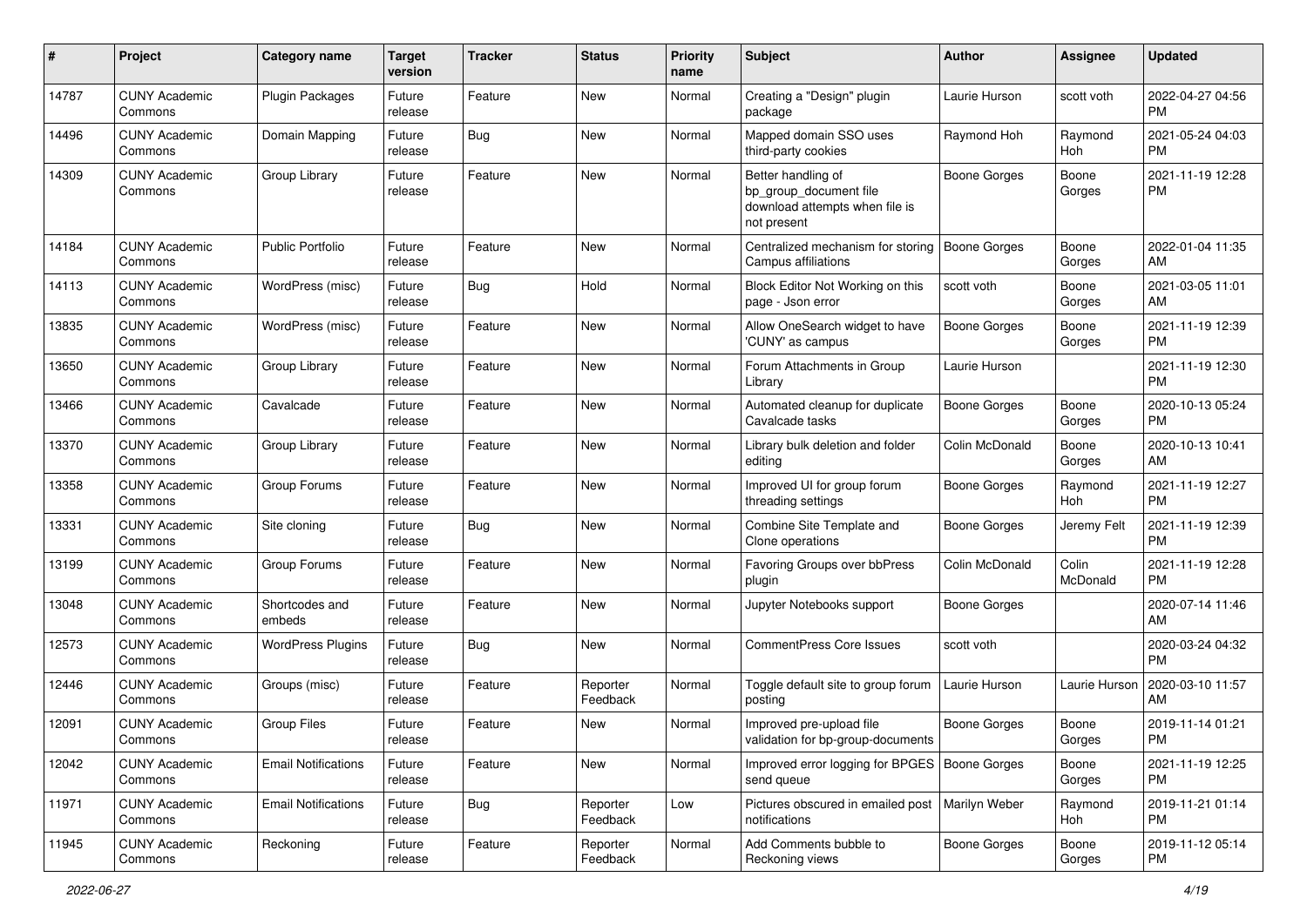| #     | Project                         | <b>Category name</b>        | Target<br>version | <b>Tracker</b> | <b>Status</b>        | <b>Priority</b><br>name | <b>Subject</b>                                                                                               | <b>Author</b>       | <b>Assignee</b> | <b>Updated</b>                |
|-------|---------------------------------|-----------------------------|-------------------|----------------|----------------------|-------------------------|--------------------------------------------------------------------------------------------------------------|---------------------|-----------------|-------------------------------|
| 11860 | <b>CUNY Academic</b><br>Commons | Registration                | Future<br>release | Feature        | <b>New</b>           | Normal                  | <b>Ensure Students Are Aware They</b><br>Can Use Aliases At Registration                                     | scott voth          |                 | 2019-09-24 08:46<br>AM        |
| 11843 | <b>CUNY Academic</b><br>Commons | WordPress (misc)            | Future<br>release | Design/UX      | <b>New</b>           | Normal                  | Tweaking the Gutenberg Editor<br>Interface                                                                   | Laurie Hurson       |                 | 2022-04-26 12:00<br><b>PM</b> |
| 11834 | <b>CUNY Academic</b><br>Commons | Group Files                 | Future<br>release | Feature        | New                  | Normal                  | Improved tools for managing<br>group file folders                                                            | Boone Gorges        | Sonja Leix      | 2019-09-06 03:55<br><b>PM</b> |
| 11789 | <b>CUNY Academic</b><br>Commons | Courses                     | Future<br>release | Feature        | <b>New</b>           | Normal                  | Ability to remove item from<br>Courses list                                                                  | Laurie Hurson       | Sonja Leix      | 2019-09-24 12:28<br><b>PM</b> |
| 11788 | <b>CUNY Academic</b><br>Commons | <b>WordPress Plugins</b>    | Future<br>release | Support        | Reporter<br>Feedback | Normal                  | Plugin Request - Browse Aloud                                                                                | scott voth          |                 | 2019-09-24 08:42<br>AM        |
| 11531 | <b>CUNY Academic</b><br>Commons | Events                      | Future<br>release | Feature        | <b>New</b>           | Normal                  | Main Events calendar should<br>include non-public events that<br>user has access to                          | scott voth          | Boone<br>Gorges | 2019-06-11 10:00<br>AM        |
| 11392 | <b>CUNY Academic</b><br>Commons |                             | Future<br>release | Bug            | <b>New</b>           | Normal                  | Migrate users away from<br><b>StatPress</b>                                                                  | <b>Boone Gorges</b> |                 | 2019-04-23 03:53<br><b>PM</b> |
| 11243 | <b>CUNY Academic</b><br>Commons | BuddyPress (misc)           | Future<br>release | Bug            | New                  | Normal                  | Audit bp-custom.php                                                                                          | Raymond Hoh         | Raymond<br>Hoh  | 2022-04-26 11:59<br>AM        |
| 11131 | <b>CUNY Academic</b><br>Commons |                             | Future<br>release | Feature        | Reporter<br>Feedback | Normal                  | <b>Image Annotation Plugins</b>                                                                              | Laurie Hurson       |                 | 2019-02-26 11:33<br>AM        |
| 11024 | <b>CUNY Academic</b><br>Commons | WordPress (misc)            | Future<br>release | <b>Bug</b>     | New                  | Normal                  | Subsites should not show "you<br>should update your .htaccess<br>now" notice after permalink setting<br>save | <b>Boone Gorges</b> |                 | 2019-01-28 01:35<br><b>PM</b> |
| 10659 | <b>CUNY Academic</b><br>Commons | Group Forums                | Future<br>release | Feature        | Assigned             | Normal                  | Post to multiple groups via email                                                                            | <b>Matt Gold</b>    | Raymond<br>Hoh  | 2018-11-15 12:54<br>AM        |
| 10580 | <b>CUNY Academic</b><br>Commons | Information<br>Architecture | Future<br>release | Design/UX      | New                  | Normal                  | Primary nav item review                                                                                      | Boone Gorges        | Sara Cannon     | 2021-11-19 12:37<br><b>PM</b> |
| 10380 | <b>CUNY Academic</b><br>Commons | WordPress (misc)            | Future<br>release | Feature        | In Progress          | Normal                  | Remove blacklisted plugins                                                                                   | Boone Gorges        |                 | 2022-04-26 12:00<br><b>PM</b> |
| 10368 | <b>CUNY Academic</b><br>Commons |                             | Future<br>release | Feature        | Assigned             | Normal                  | Use ORCID data to populate<br>academic profile page                                                          | Stephen Francoeur   | Boone<br>Gorges | 2018-09-25 01:53<br><b>PM</b> |
| 10354 | <b>CUNY Academic</b><br>Commons | <b>Public Portfolio</b>     | Future<br>release | Feature        | <b>New</b>           | Normal                  | Opt out of Having a Profile Page                                                                             | scott voth          | Chris Stein     | 2020-05-12 10:43<br>AM        |
| 10226 | <b>CUNY Academic</b><br>Commons | Courses                     | Future<br>release | Feature        | <b>New</b>           | Normal                  | Add "My Courses" to drop down<br>list                                                                        | scott voth          | Boone<br>Gorges | 2021-11-19 12:42<br><b>PM</b> |
| 9947  | <b>CUNY Academic</b><br>Commons | <b>WordPress Plugins</b>    | Future<br>release | Feature        | Reporter<br>Feedback | Normal                  | Install H5P quiz plugin                                                                                      | Matt Gold           | Boone<br>Gorges | 2018-09-11 11:01<br>AM        |
| 9926  | <b>CUNY Academic</b><br>Commons | <b>WordPress Plugins</b>    | Future<br>release | <b>Bug</b>     | <b>New</b>           | Normal                  | twitter-mentions-as-comments<br>cron jobs can run long                                                       | Boone Gorges        | Boone<br>Gorges | 2018-10-24 12:34<br><b>PM</b> |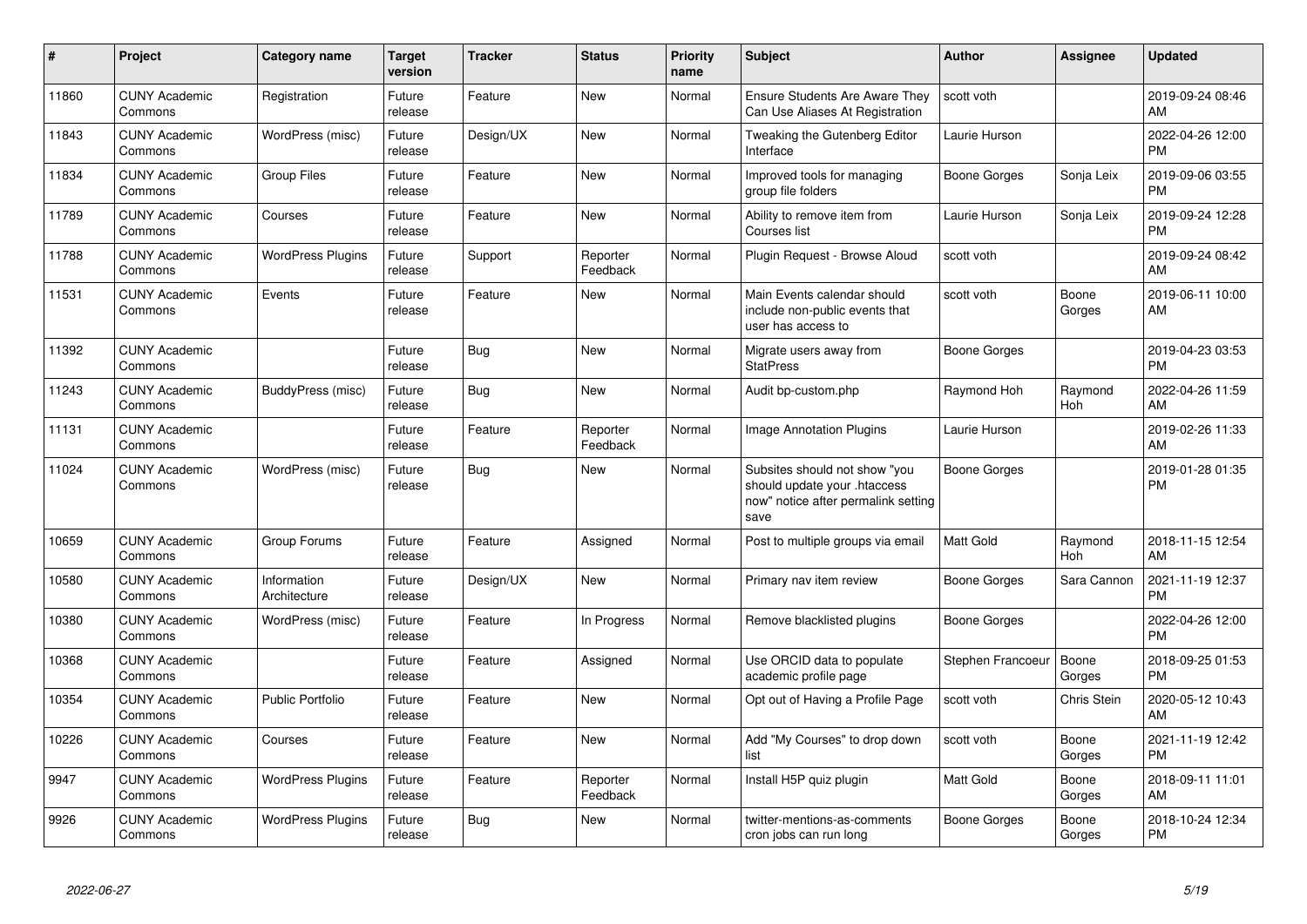| #    | Project                         | Category name             | <b>Target</b><br>version | <b>Tracker</b> | <b>Status</b>        | <b>Priority</b><br>name | <b>Subject</b>                                                                                  | <b>Author</b>           | Assignee            | <b>Updated</b>                |
|------|---------------------------------|---------------------------|--------------------------|----------------|----------------------|-------------------------|-------------------------------------------------------------------------------------------------|-------------------------|---------------------|-------------------------------|
| 9895 | <b>CUNY Academic</b><br>Commons | Onboarding                | Future<br>release        | Feature        | Assigned             | Normal                  | Add "Accept Invitation"<br>link/button/function to Group<br>and/or Site invitation emails?      | Luke Waltzer            | Boone<br>Gorges     | 2018-06-07 12:42<br><b>PM</b> |
| 9835 | <b>CUNY Academic</b><br>Commons | Group Forums              | Future<br>release        | Bug            | Assigned             | Normal                  | add a "like" function?                                                                          | Marilyn Weber           | <b>Erik Trainer</b> | 2018-06-05 01:49<br><b>PM</b> |
| 9720 | <b>CUNY Academic</b><br>Commons | Authentication            | Future<br>release        | Feature        | <b>New</b>           | Normal                  | The Commons should be an<br>oAuth provider                                                      | <b>Boone Gorges</b>     |                     | 2019-03-01 02:04<br><b>PM</b> |
| 9289 | <b>CUNY Academic</b><br>Commons | <b>WordPress Plugins</b>  | Future<br>release        | Bug            | Reporter<br>Feedback | Normal                  | Email Users Plugin                                                                              | Laurie Hurson           | Boone<br>Gorges     | 2018-10-24 12:34<br><b>PM</b> |
| 9211 | <b>CUNY Academic</b><br>Commons | <b>WordPress Plugins</b>  | Future<br>release        | Support        | Reporter<br>Feedback | Normal                  | Auto-Role Setting in Forum Plugin<br>Causing Some Confusion                                     | Luke Waltzer            | Boone<br>Gorges     | 2018-03-13 11:44<br>AM        |
| 9207 | <b>CUNY Academic</b><br>Commons |                           | Future<br>release        | Support        | Reporter<br>Feedback | Normal                  | display dashboards made in<br>Tableau?                                                          | Marilyn Weber           | Boone<br>Gorges     | 2018-04-10 10:42<br>AM        |
| 9028 | <b>CUNY Academic</b><br>Commons | Onboarding                | Future<br>release        | Feature        | Assigned             | Normal                  | suggest groups to new members<br>during the registration process                                | <b>Matt Gold</b>        | Chris Stein         | 2018-10-24 12:34<br><b>PM</b> |
| 8901 | <b>CUNY Academic</b><br>Commons | Accessibility             | Future<br>release        | Feature        | Assigned             | Normal                  | Theme analysis for accessibility                                                                | Matt Gold               | Boone<br>Gorges     | 2022-04-26 11:59<br>AM        |
| 8900 | <b>CUNY Academic</b><br>Commons | Accessibility             | Future<br>release        | Feature        | Assigned             | Normal                  | Look into tools to enforce<br>accessibility in WP environment                                   | Matt Gold               | Boone<br>Gorges     | 2022-04-26 11:59<br>AM        |
| 8836 | <b>CUNY Academic</b><br>Commons | <b>Blogs (BuddyPress)</b> | Future<br>release        | Feature        | Assigned             | Normal                  | Redesign site launch process                                                                    | Matt Gold               | Boone<br>Gorges     | 2019-10-03 02:49<br><b>PM</b> |
| 8835 | <b>CUNY Academic</b><br>Commons | <b>Blogs (BuddyPress)</b> | Future<br>release        | Feature        | New                  | Normal                  | Extend cuny.is shortlinks to sites                                                              | Luke Waltzer            | Boone<br>Gorges     | 2022-04-26 11:59<br>AM        |
| 8756 | <b>CUNY Academic</b><br>Commons | Group Blogs               | Future<br>release        | Feature        | Hold                 | Normal                  | Connect multiple blogs to one<br>group?                                                         | Matt Gold               | Boone<br>Gorges     | 2017-09-30 10:42<br>AM        |
| 8675 | <b>CUNY Academic</b><br>Commons | <b>User Onboarding</b>    | Future<br>release        | <b>Bug</b>     | Reporter<br>Feedback | Low                     | Add new User search screen calls<br>for the input of email address but<br>doesn't work with one | Paul Hebert             | Boone<br>Gorges     | 2017-10-11 11:17<br>AM        |
| 8498 | <b>CUNY Academic</b><br>Commons | <b>WordPress Plugins</b>  | Future<br>release        | Feature        | <b>New</b>           | Low                     | <b>Gravity Forms Email Users</b>                                                                | Raffi<br>Khatchadourian | Matt Gold           | 2017-10-13 12:58<br><b>PM</b> |
| 8211 | <b>CUNY Academic</b><br>Commons | <b>WordPress Themes</b>   | Future<br>release        | Feature        | New                  | Normal                  | Theme Suggestions: Material<br>Design-Inspired Themes                                           | Margaret Galvan         | Margaret<br>Galvan  | 2017-08-07 02:48<br><b>PM</b> |
| 8078 | <b>CUNY Academic</b><br>Commons | <b>WordPress Plugins</b>  | Future<br>release        | System Upgrade | Assigned             | Normal                  | <b>CommentPress Updates</b>                                                                     | Margaret Galvan         | Christian<br>Wach   | 2017-05-08 03:49<br><b>PM</b> |
| 7981 | <b>CUNY Academic</b><br>Commons | Social Paper              | Future<br>release        | <b>Bug</b>     | <b>New</b>           | Normal                  | Social Paper comments should<br>not go to spam                                                  | Luke Waltzer            | Boone<br>Gorges     | 2018-04-16 03:52<br><b>PM</b> |
| 7663 | <b>CUNY Academic</b><br>Commons | Social Paper              | Future<br>release        | <b>Bug</b>     | <b>New</b>           | Normal                  | Social Paper notifications not<br>formatted correctly on secondary<br>sites                     | <b>Boone Gorges</b>     | Boone<br>Gorges     | 2018-04-16 03:52<br><b>PM</b> |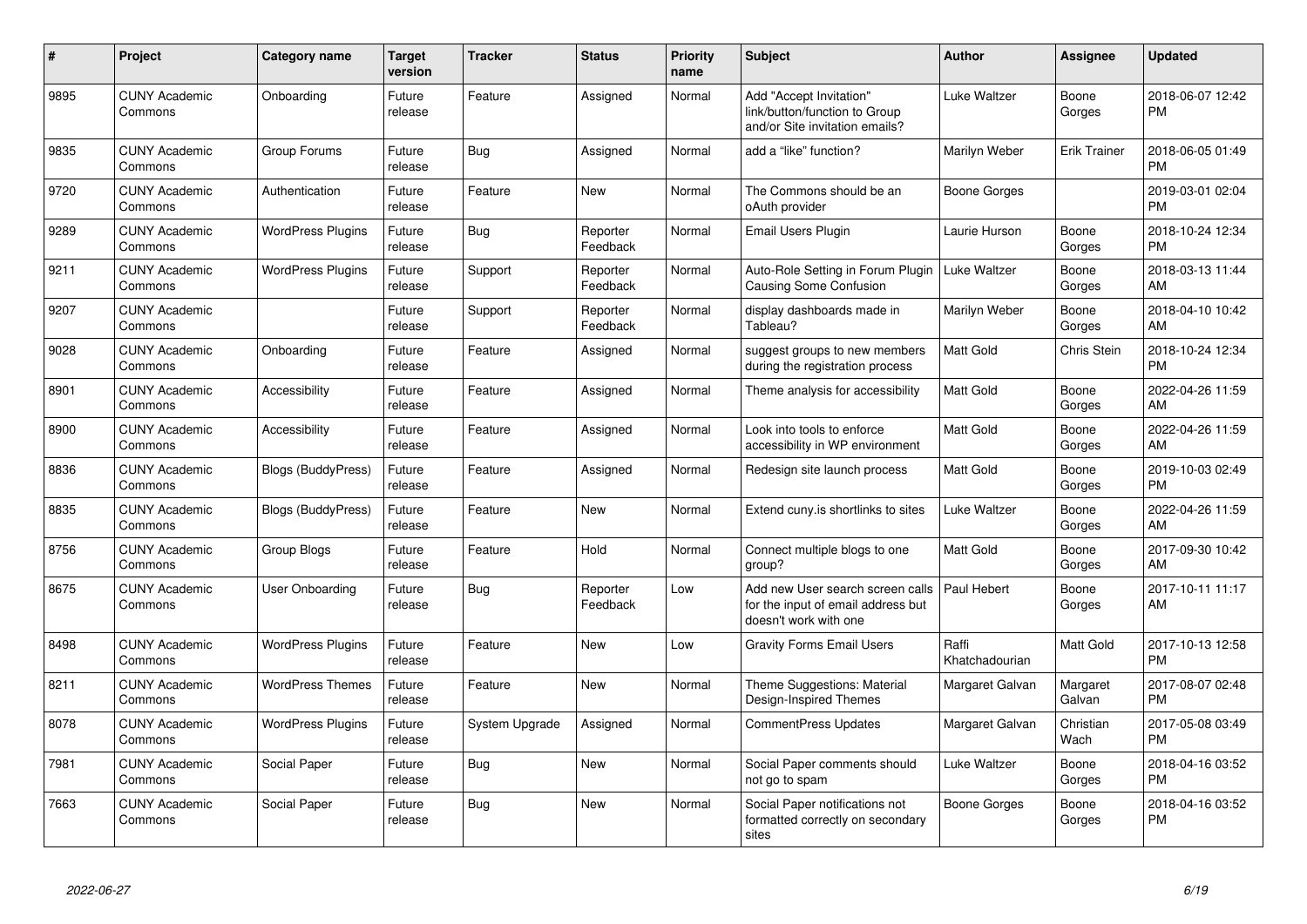| $\pmb{\#}$ | <b>Project</b>                  | Category name              | <b>Target</b><br>version | <b>Tracker</b> | <b>Status</b>        | <b>Priority</b><br>name | <b>Subject</b>                                                                            | <b>Author</b>       | <b>Assignee</b>     | <b>Updated</b>                |
|------------|---------------------------------|----------------------------|--------------------------|----------------|----------------------|-------------------------|-------------------------------------------------------------------------------------------|---------------------|---------------------|-------------------------------|
| 7624       | <b>CUNY Academic</b><br>Commons | BuddyPress (misc)          | Future<br>release        | Design/UX      | <b>New</b>           | Normal                  | <b>BP Notifications</b>                                                                   | Luke Waltzer        | Paige Dupont        | 2017-02-08 10:43<br><b>PM</b> |
| 7115       | <b>CUNY Academic</b><br>Commons | Groups (misc)              | Future<br>release        | Feature        | Reporter<br>Feedback | Normal                  | make licensing info clear during<br>group creation                                        | <b>Matt Gold</b>    | Raymond<br>Hoh      | 2020-12-08 11:32<br>AM        |
| 7022       | <b>CUNY Academic</b><br>Commons | Announcements              | Future<br>release        | Bug            | <b>New</b>           | Normal                  | Sitewide announcements should<br>be displayed on, and dismissable<br>from, mapped domains | <b>Boone Gorges</b> | Boone<br>Gorges     | 2018-03-22 10:18<br>AM        |
| 6755       | <b>CUNY Academic</b><br>Commons | WordPress (misc)           | Future<br>release        | <b>Bug</b>     | <b>New</b>           | Normal                  | Cannot Deactivate Plugin                                                                  | Laura Kane          |                     | 2016-11-16 01:12<br><b>PM</b> |
| 6749       | <b>CUNY Academic</b><br>Commons | Events                     | Future<br>release        | Bug            | <b>New</b>           | Low                     | BPEO iCal request can trigger<br>very large number of DB queries                          | Boone Gorges        | Raymond<br>Hoh      | 2016-11-15 10:09<br><b>PM</b> |
| 6426       | <b>CUNY Academic</b><br>Commons | Spam/Spam<br>Prevention    | Future<br>release        | Feature        | Assigned             | Normal                  | Force captcha on all comments?                                                            | <b>Matt Gold</b>    | <b>Tahir Butt</b>   | 2016-10-24 02:06<br><b>PM</b> |
| 6392       | <b>CUNY Academic</b><br>Commons | Group Forums               | Future<br>release        | Design/UX      | Assigned             | Low                     | Composition/Preview Panes in<br>Forum Posts                                               | Luke Waltzer        | Paige Dupont        | 2016-10-21 04:26<br><b>PM</b> |
| 6389       | <b>CUNY Academic</b><br>Commons | <b>BuddyPress Docs</b>     | Future<br>release        | Feature        | <b>New</b>           | Low                     | Make Discussion Area Visible<br>When Editing a Doc                                        | Luke Waltzer        | Boone<br>Gorges     | 2016-10-21 04:16<br><b>PM</b> |
| 6356       | <b>CUNY Academic</b><br>Commons | <b>WordPress Plugins</b>   | Future<br>release        | <b>Bug</b>     | Reporter<br>Feedback | Low                     | Should Subscribe2 be<br>deprecated?                                                       | Luke Waltzer        |                     | 2017-03-20 12:20<br><b>PM</b> |
| 6332       | <b>CUNY Academic</b><br>Commons | WordPress (misc)           | Future<br>release        | Feature        | <b>New</b>           | Normal                  | Allow uploaded files to be marked<br>as private in an ad hoc way                          | Boone Gorges        |                     | 2016-10-17 11:41<br><b>PM</b> |
| 6078       | <b>CUNY Academic</b><br>Commons | Blogs (BuddyPress)         | Future<br>release        | Feature        | <b>New</b>           | Normal                  | <b>Explore Adding Network Blog</b><br>Metadata Plugin                                     | Luke Waltzer        | Luke Waltzer        | 2016-10-11 10:29<br><b>PM</b> |
| 6014       | <b>CUNY Academic</b><br>Commons | Publicity                  | Future<br>release        | Publicity      | Reporter<br>Feedback | Normal                  | Google search listing                                                                     | <b>Matt Gold</b>    | Boone<br>Gorges     | 2016-09-21 03:48<br><b>PM</b> |
| 5992       | <b>CUNY Academic</b><br>Commons | <b>Email Notifications</b> | Future<br>release        | Feature        | <b>New</b>           | Normal                  | Changing the From line of<br>autogenerated blog emails                                    | Marilyn Weber       |                     | 2018-09-27 05:19<br><b>PM</b> |
| 5955       | <b>CUNY Academic</b><br>Commons | Outreach                   | Future<br>release        | Feature        | Assigned             | Normal                  | Create auto-newsletter for<br>commons members                                             | <b>Matt Gold</b>    | Luke Waltzer        | 2016-08-30 10:34<br>AM        |
| 5827       | <b>CUNY Academic</b><br>Commons | <b>Public Portfolio</b>    | Future<br>release        | Bug            | Assigned             | Normal                  | Academic Interests square<br>bracket links not working                                    | scott voth          | Chris Stein         | 2016-08-11 11:59<br><b>PM</b> |
| 5826       | <b>CUNY Academic</b><br>Commons | <b>WordPress Plugins</b>   | Future<br>release        | Support        | Reporter<br>Feedback | Normal                  | <b>Remove Subscription Options</b><br>plugin from directory                               | Sarah Morgano       | Sarah<br>Morgano    | 2016-10-21 04:14<br><b>PM</b> |
| 5696       | <b>CUNY Academic</b><br>Commons | Events                     | Future<br>release        | Feature        | Assigned             | Normal                  | Events Calendar - display options<br>calendar aggregation                                 | <b>Matt Gold</b>    | Boone<br>Gorges     | 2016-10-13 11:44<br>AM        |
| 5691       | <b>CUNY Academic</b><br>Commons | <b>Blogs (BuddyPress)</b>  | Future<br>release        | Bug            | Assigned             | High                    | Differing numbers on Sites display                                                        | <b>Matt Gold</b>    | Raymond<br>Hoh      | 2016-06-13 01:37<br><b>PM</b> |
| 5581       | <b>CUNY Academic</b><br>Commons | Analytics                  | Future<br>release        | Feature        | Assigned             | Normal                  | Explore alternatives to Google<br>Analytics                                               | <b>Matt Gold</b>    | Valerie<br>Townsend | 2020-04-17 03:12<br><b>PM</b> |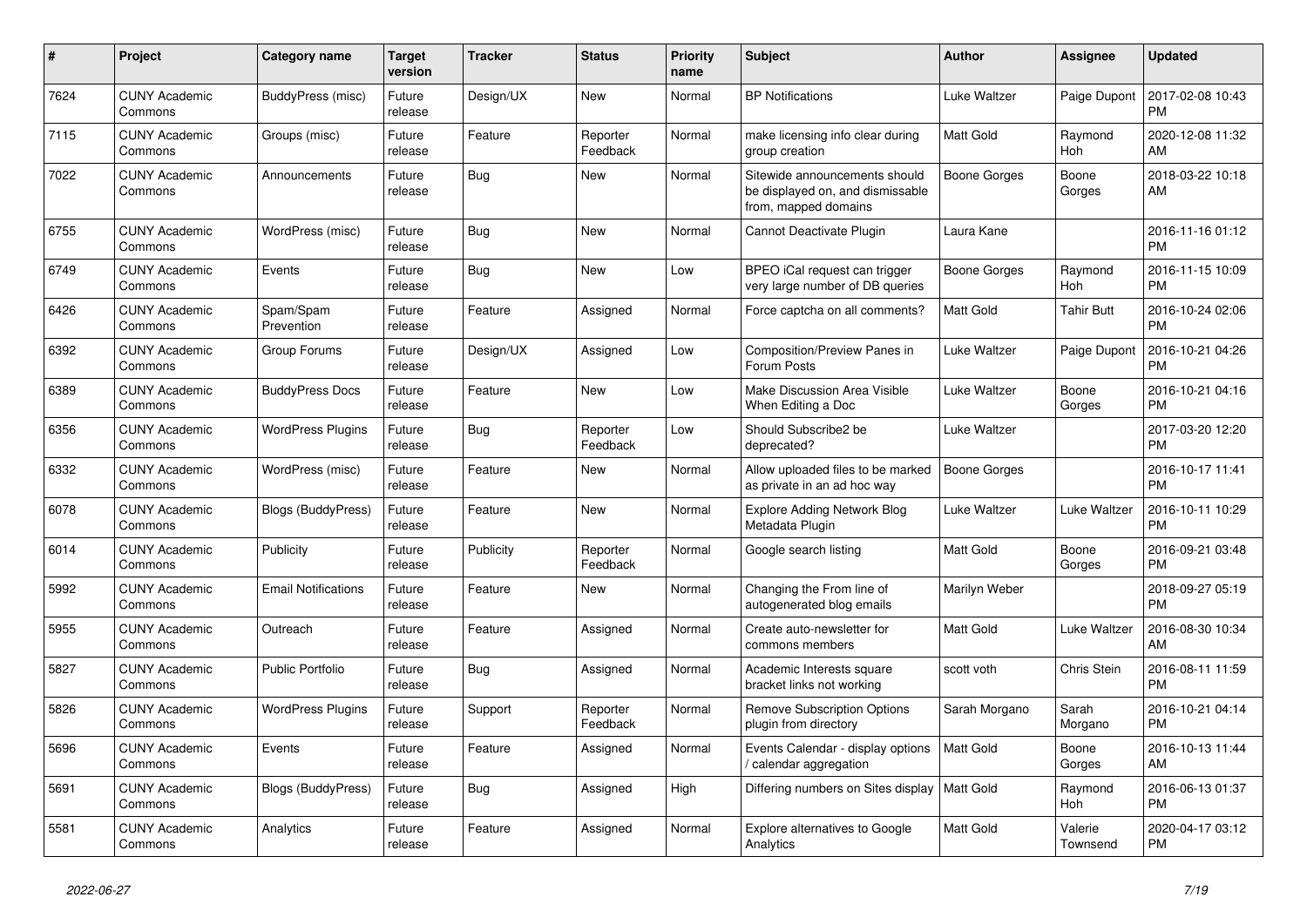| #    | Project                         | <b>Category name</b>   | <b>Target</b><br>version | <b>Tracker</b> | <b>Status</b> | <b>Priority</b><br>name | <b>Subject</b>                                                                                                                                        | Author                  | <b>Assignee</b>     | <b>Updated</b>                |
|------|---------------------------------|------------------------|--------------------------|----------------|---------------|-------------------------|-------------------------------------------------------------------------------------------------------------------------------------------------------|-------------------------|---------------------|-------------------------------|
| 5489 | <b>CUNY Academic</b><br>Commons | Social Paper           | Future<br>release        | Feature        | <b>New</b>    | Normal                  | Asc/desc sorting for Social Paper<br>directories                                                                                                      | <b>Boone Gorges</b>     |                     | 2016-04-21 10:06<br><b>PM</b> |
| 5488 | <b>CUNY Academic</b><br>Commons | Social Paper           | Future<br>release        | <b>Bug</b>     | New           | Normal                  | Add a "last edited by" field to<br>Social Paper group directories                                                                                     | <b>Boone Gorges</b>     |                     | 2016-04-21 10:05<br><b>PM</b> |
| 5397 | <b>CUNY Academic</b><br>Commons | Social Paper           | Future<br>release        | Feature        | New           | Normal                  | frustrating to have to<br>enable/disable in SP                                                                                                        | Marilyn Weber           | Samantha<br>Raddatz | 2016-04-20 03:39<br><b>PM</b> |
| 5316 | <b>CUNY Academic</b><br>Commons | <b>User Experience</b> | Future<br>release        | Feature        | Assigned      | Normal                  | Prompt user email address<br>updates                                                                                                                  | Matt Gold               | Stephen Real        | 2016-12-21 03:30<br><b>PM</b> |
| 5282 | <b>CUNY Academic</b><br>Commons | Social Paper           | Future<br>release        | <b>Bug</b>     | New           | Normal                  | Replying via email directs to<br>paper but not individual comment.                                                                                    | Marilyn Weber           | Raymond<br>Hoh      | 2016-03-02 01:48<br><b>PM</b> |
| 5268 | <b>CUNY Academic</b><br>Commons | Group Forums           | Future<br>release        | <b>Bug</b>     | Assigned      | Normal                  | Long-time to post to multiple<br>groups                                                                                                               | Luke Waltzer            | Daniel Jones        | 2016-09-07 06:31<br>PM        |
| 5234 | <b>CUNY Academic</b><br>Commons | Membership             | Future<br>release        | Feature        | Assigned      | Normal                  | Write Unconfirmed patch for WP                                                                                                                        | <b>Boone Gorges</b>     | Boone<br>Gorges     | 2016-10-24 11:18<br>AM        |
| 5225 | <b>CUNY Academic</b><br>Commons | Registration           | Future<br>release        | Feature        | Assigned      | Normal                  | On-boarding Issues                                                                                                                                    | Luke Waltzer            | Samantha<br>Raddatz | 2016-02-12 02:58<br><b>PM</b> |
| 5205 | <b>CUNY Academic</b><br>Commons | Social Paper           | Future<br>release        | Feature        | New           | Normal                  | Social Paper folders                                                                                                                                  | Marilyn Weber           |                     | 2016-02-11 10:24<br><b>PM</b> |
| 5199 | <b>CUNY Academic</b><br>Commons | Social Paper           | Future<br>release        | Feature        | New           | Normal                  | add tables to the SP editor                                                                                                                           | Marilyn Weber           |                     | 2016-10-24 11:27<br>AM        |
| 5183 | <b>CUNY Academic</b><br>Commons | Social Paper           | Future<br>release        | Design/UX      | <b>New</b>    | Normal                  | Creating a new paper when<br>viewing an existing paper                                                                                                | Raffi<br>Khatchadourian | Samantha<br>Raddatz | 2016-02-02 12:09<br><b>PM</b> |
| 5182 | <b>CUNY Academic</b><br>Commons | Social Paper           | Future<br>release        | Design/UX      | <b>New</b>    | Normal                  | "Publishing" a private paper on<br>social paper?                                                                                                      | Raffi<br>Khatchadourian | Boone<br>Gorges     | 2016-10-13 04:12<br><b>PM</b> |
| 5058 | <b>CUNY Academic</b><br>Commons | Social Paper           | Future<br>release        | Feature        | New           | Low                     | Can there be a clearer signal that<br>even when comments have<br>already been made you add<br>comments by clicking on the side?<br>(SP suggestion #5) | Marilyn Weber           | Samantha<br>Raddatz | 2016-02-11 10:24<br><b>PM</b> |
| 5053 | <b>CUNY Academic</b><br>Commons | Social Paper           | Future<br>release        | Feature        | New           | Low                     | Scrollable menu to add readers<br>(SP suggestion #4)                                                                                                  | Marilyn Weber           | Samantha<br>Raddatz | 2016-04-21 05:21<br><b>PM</b> |
| 5052 | <b>CUNY Academic</b><br>Commons | Social Paper           | Future<br>release        | Feature        | <b>New</b>    | Low                     | Sentence by sentence or line by<br>line comments (SP suggestion #3)                                                                                   | Marilyn Weber           | Boone<br>Gorges     | 2016-02-11 10:24<br><b>PM</b> |
| 5050 | <b>CUNY Academic</b><br>Commons | Social Paper           | Future<br>release        | Feature        | New           | Low                     | Making comments visible in SP<br>editing mode (SP suggestion #1)                                                                                      | Marilyn Weber           | Samantha<br>Raddatz | 2019-09-17 11:10<br><b>PM</b> |
| 5016 | <b>CUNY Academic</b><br>Commons | Events                 | Future<br>release        | Feature        | Assigned      | Low                     | Allow comments to be posted on<br>events                                                                                                              | Matt Gold               | Raymond<br>Hoh      | 2019-03-01 02:23<br><b>PM</b> |
| 4980 | <b>CUNY Academic</b><br>Commons | Home Page              | Future<br>release        | Feature        | Assigned      | Normal                  | CAC Featured Content -- Adding<br>Randomization                                                                                                       | Matt Gold               | Boone<br>Gorges     | 2016-12-12 03:01<br><b>PM</b> |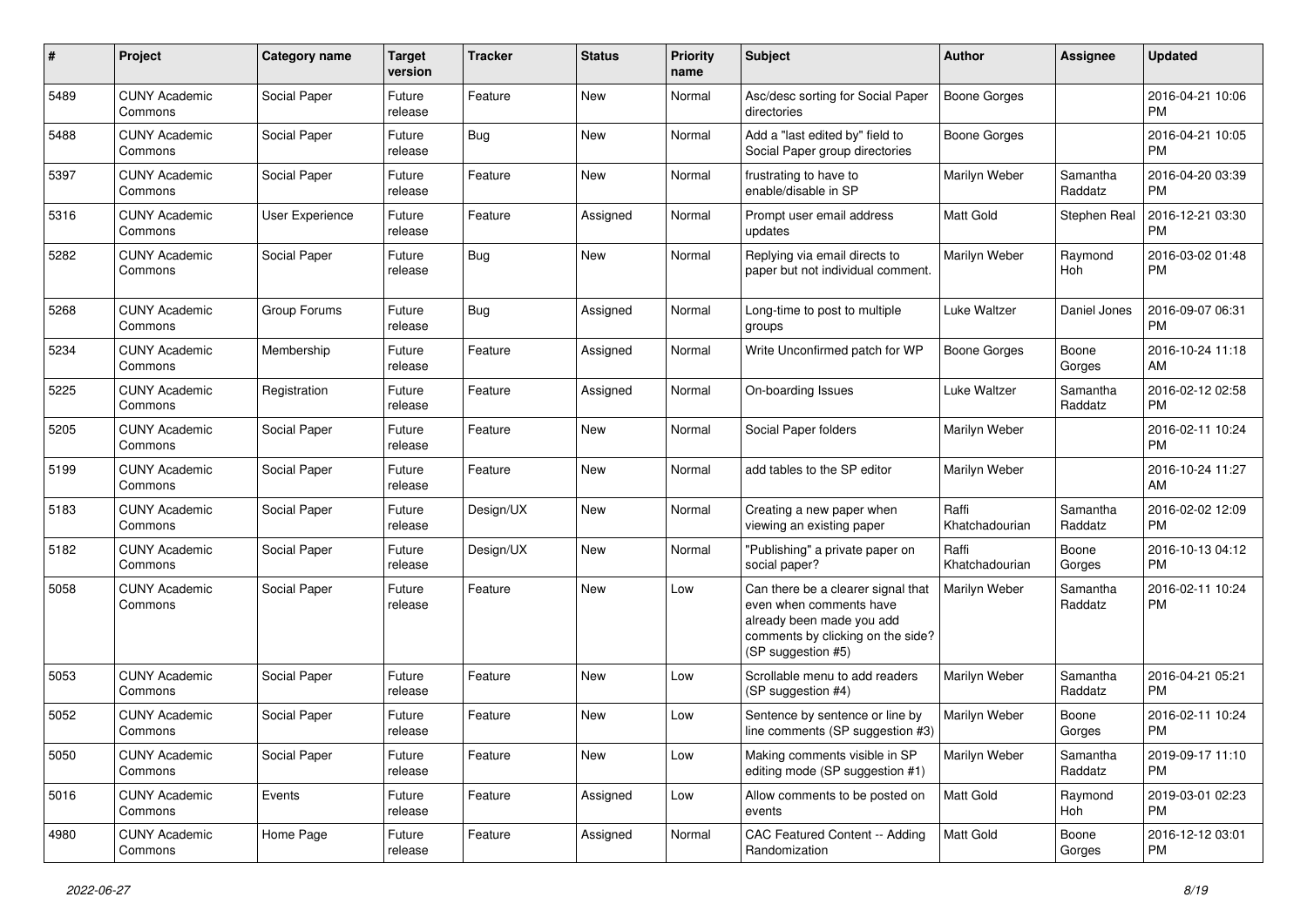| #    | Project                         | <b>Category name</b>     | <b>Target</b><br>version | <b>Tracker</b> | <b>Status</b> | <b>Priority</b><br>name | <b>Subject</b>                                                                    | Author                  | <b>Assignee</b>     | <b>Updated</b>                |
|------|---------------------------------|--------------------------|--------------------------|----------------|---------------|-------------------------|-----------------------------------------------------------------------------------|-------------------------|---------------------|-------------------------------|
| 4903 | <b>CUNY Academic</b><br>Commons | Events                   | Future<br>release        | Design/UX      | Assigned      | Normal                  | Improving visual appearance of<br>event calendars                                 | <b>Matt Gold</b>        | Boone<br>Gorges     | 2016-10-13 11:51<br>AM        |
| 4661 | <b>CUNY Academic</b><br>Commons | User Experience          | Future<br>release        | <b>Bug</b>     | Assigned      | Normal                  | <b>Simplify Events text</b>                                                       | Matt Gold               | Samantha<br>Raddatz | 2015-10-02 09:06<br><b>PM</b> |
| 4635 | <b>CUNY Academic</b><br>Commons | Authentication           | Future<br>release        | Feature        | New           | Normal                  | Allow non-WP authentication                                                       | <b>Boone Gorges</b>     | Sonja Leix          | 2019-03-01 02:05<br><b>PM</b> |
| 4622 | <b>CUNY Academic</b><br>Commons | <b>Public Portfolio</b>  | Future<br>release        | Design/UX      | New           | Normal                  | <b>Profile Visibility Settings</b>                                                | Samantha Raddatz        | Samantha<br>Raddatz | 2015-09-21 12:18<br><b>PM</b> |
| 4592 | <b>CUNY Academic</b><br>Commons | Events                   | Future<br>release        | Design/UX      | New           | Normal                  | Event Creation - Venue Dropdown<br>Slow                                           | Samantha Raddatz        | Boone<br>Gorges     | 2015-09-14 04:56<br><b>PM</b> |
| 4535 | <b>CUNY Academic</b><br>Commons | My Commons               | Future<br>release        | <b>Bug</b>     | New           | Low                     | My Commons filter issue                                                           | scott voth              | Raymond<br>Hoh      | 2015-09-01 11:17<br>AM        |
| 4481 | <b>CUNY Academic</b><br>Commons | Events                   | Future<br>release        | Feature        | <b>New</b>    | Normal                  | Group admins/mods should have<br>the ability to unlink an event from<br>the group | <b>Boone Gorges</b>     | Boone<br>Gorges     | 2017-04-24 03:53<br><b>PM</b> |
| 4438 | <b>CUNY Academic</b><br>Commons | Events                   | Future<br>release        | Bug            | Assigned      | Normal                  | Events Calendar - Export<br><b>Recurring Events</b>                               | scott voth              | Daniel Jones        | 2016-05-23 04:25<br><b>PM</b> |
| 4404 | <b>CUNY Academic</b><br>Commons | <b>Public Portfolio</b>  | Future<br>release        | Design/UX      | Assigned      | Normal                  | Change color of permissions info<br>on portfolio editing interface                | <b>Matt Gold</b>        | Samantha<br>Raddatz | 2015-08-11 05:28<br><b>PM</b> |
| 4388 | <b>CUNY Academic</b><br>Commons | WordPress (misc)         | Future<br>release        | <b>Bug</b>     | Assigned      | Normal                  | Repeated request for<br>authentication.                                           | Alice.Lynn<br>McMichael | Raymond<br>Hoh      | 2015-08-11 07:35<br><b>PM</b> |
| 4253 | <b>CUNY Academic</b><br>Commons | <b>Public Portfolio</b>  | Future<br>release        | Design/UX      | <b>New</b>    | Normal                  | Encourage users to add portfolio<br>content                                       | Samantha Raddatz        | Samantha<br>Raddatz | 2015-07-07 11:32<br>AM        |
| 4238 | <b>CUNY Academic</b><br>Commons | Events                   | Future<br>release        | Feature        | Assigned      | Normal                  | Copy Events to Other Groups?                                                      | Matt Gold               | Boone<br>Gorges     | 2015-07-02 10:08<br>AM        |
| 4226 | <b>CUNY Academic</b><br>Commons | <b>BuddyPress Docs</b>   | Future<br>release        | Design/UX      | <b>New</b>    | Normal                  | Add option to connect a Doc with<br>a Group                                       | Samantha Raddatz        | Samantha<br>Raddatz | 2015-09-09 04:08<br><b>PM</b> |
| 4225 | <b>CUNY Academic</b><br>Commons | DiRT Integration         | Future<br>release        | Design/UX      | New           | Normal                  | Add information to DIRT page (in<br>Create a Group)                               | Samantha Raddatz        | <b>Matt Gold</b>    | 2015-06-26 03:14<br><b>PM</b> |
| 4222 | <b>CUNY Academic</b><br>Commons | User Experience          | Future<br>release        | Design/UX      | New           | Normal                  | Add information to 'Delete<br>Account' page                                       | Samantha Raddatz        | scott voth          | 2015-06-26 11:35<br>AM        |
| 4221 | <b>CUNY Academic</b><br>Commons | Group Forums             | Future<br>release        | Design/UX      | Assigned      | Normal                  | Add 'Number of Posts' display<br>option to Forum page                             | Samantha Raddatz        | Samantha<br>Raddatz | 2015-06-26 02:21<br><b>PM</b> |
| 4053 | <b>CUNY Academic</b><br>Commons | Events                   | Future<br>release        | Feature        | Assigned      | Normal                  | Create new tab for past events                                                    | Matt Gold               | Boone<br>Gorges     | 2015-05-12 02:10<br>PM        |
| 3939 | <b>CUNY Academic</b><br>Commons | <b>WordPress Plugins</b> | Future<br>release        | <b>Bug</b>     | Hold          | Normal                  | Activity stream support for<br>Co-Authors Plus plugin                             | Raymond Hoh             | Raymond<br>Hoh      | 2015-11-09 06:13<br>PM        |
| 3770 | <b>CUNY Academic</b><br>Commons | Public Portfolio         | Future<br>release        | Feature        | Assigned      | Normal                  | Improve Layout/Formatting of<br>Positions Area on Public<br>Portfolios            | Matt Gold               | Chris Stein         | 2015-04-01 09:17<br>PM        |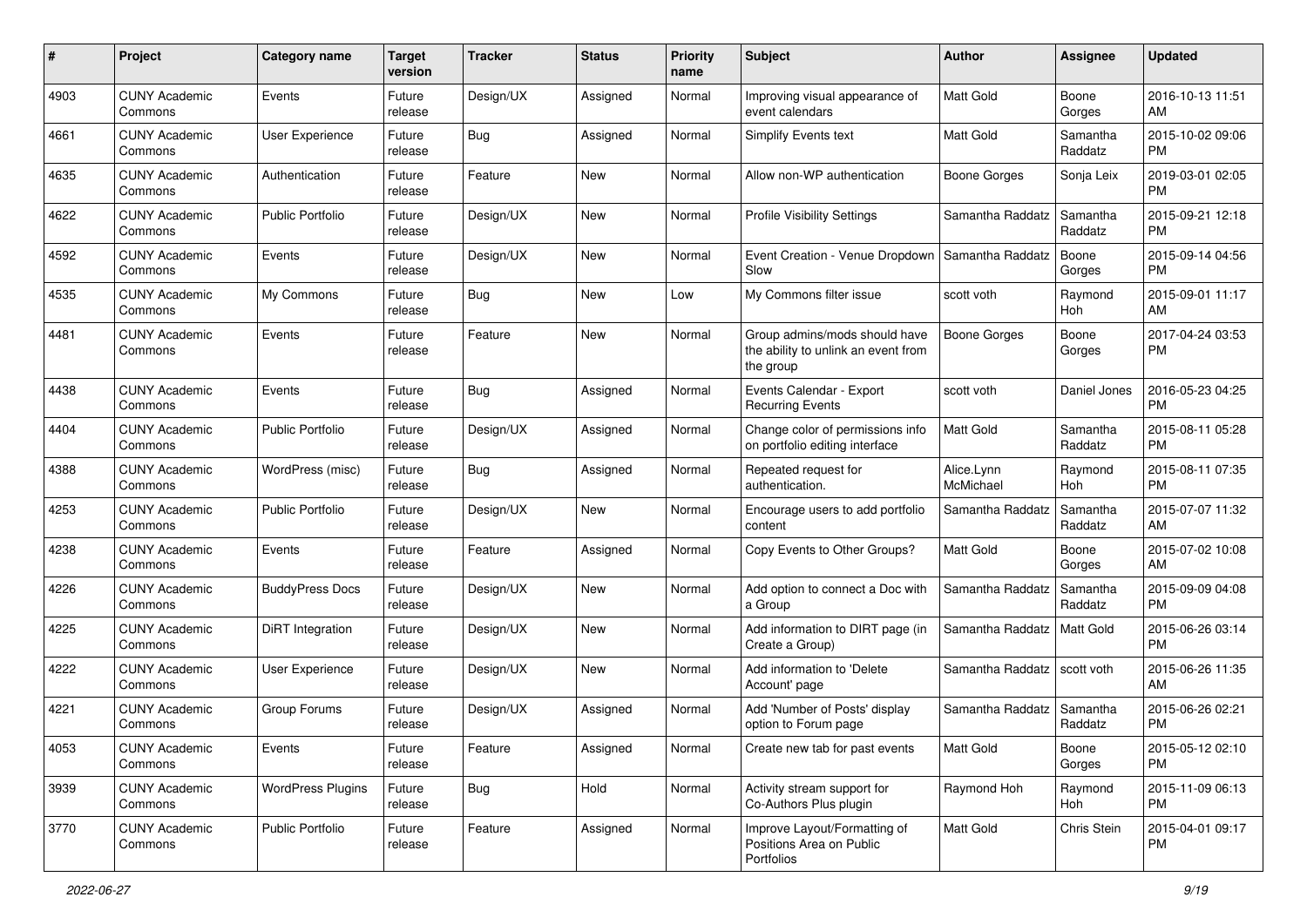| #    | Project                         | <b>Category name</b>     | <b>Target</b><br>version | <b>Tracker</b> | <b>Status</b> | <b>Priority</b><br>name | <b>Subject</b>                                                             | Author              | <b>Assignee</b>     | <b>Updated</b>                |
|------|---------------------------------|--------------------------|--------------------------|----------------|---------------|-------------------------|----------------------------------------------------------------------------|---------------------|---------------------|-------------------------------|
| 3768 | <b>CUNY Academic</b><br>Commons | <b>Public Portfolio</b>  | Future<br>release        | Feature        | Assigned      | Normal                  | Institutions/Past positions on<br>public portfolios                        | <b>Matt Gold</b>    | Boone<br>Gorges     | 2018-04-23 10:44<br>AM        |
| 3759 | <b>CUNY Academic</b><br>Commons | WordPress (misc)         | Future<br>release        | Feature        | Assigned      | Normal                  | Review Interface for Adding Users   Matt Gold<br>to Blogs                  |                     | Boone<br>Gorges     | 2015-03-24 05:52<br><b>PM</b> |
| 3691 | <b>CUNY Academic</b><br>Commons | <b>WordPress Plugins</b> | Future<br>release        | <b>Bug</b>     | New           | Normal                  | <b>WPMU Domain Mapping</b><br>Debugging on cdev                            | Raymond Hoh         | <b>Matt Gold</b>    | 2014-12-12 09:04<br>AM        |
| 3662 | <b>CUNY Academic</b><br>Commons | <b>SEO</b>               | Future<br>release        | Feature        | Assigned      | Normal                  | Duplicate Content/SEO/Google<br>issues                                     | <b>Matt Gold</b>    | Raymond<br>Hoh      | 2015-04-13 04:37<br><b>PM</b> |
| 3580 | <b>CUNY Academic</b><br>Commons | Group Blogs              | Future<br>release        | Feature        | <b>New</b>    | Normal                  | Multiple blogs per group                                                   | <b>Boone Gorges</b> | Boone<br>Gorges     | 2018-02-20 02:02<br><b>PM</b> |
| 3577 | <b>CUNY Academic</b><br>Commons | My Commons               | Future<br>release        | Design/UX      | Assigned      | Normal                  | Replies to items in My Commons                                             | <b>Matt Gold</b>    | Raymond<br>Hoh      | 2015-04-09 05:19<br><b>PM</b> |
| 3536 | <b>CUNY Academic</b><br>Commons | My Commons               | Future<br>release        | Feature        | Assigned      | Normal                  | Infinite Scroll on My Commons<br>page                                      | Matt Gold           | Raymond<br>Hoh      | 2015-04-13 04:42<br><b>PM</b> |
| 3517 | <b>CUNY Academic</b><br>Commons | My Commons               | Future<br>release        | Feature        | Assigned      | Normal                  | Mute/Unmute My Commons<br>updates                                          | <b>Matt Gold</b>    | Raymond<br>Hoh      | 2015-11-09 01:19<br><b>PM</b> |
| 3492 | <b>CUNY Academic</b><br>Commons | <b>WordPress Themes</b>  | Future<br>release        | Support        | Assigned      | Normal                  | Add CBOX theme to the<br>Commons                                           | scott voth          | Raymond<br>Hoh      | 2014-10-08 05:55<br><b>PM</b> |
| 3475 | <b>CUNY Academic</b><br>Commons | Events                   | Future<br>release        | Feature        | Assigned      | Normal                  | Request to add plugin to<br>streamline room<br>booking/appointment booking | Naomi Barrettara    | Boone<br>Gorges     | 2014-12-01 05:14<br><b>PM</b> |
| 3473 | <b>CUNY Academic</b><br>Commons | User Experience          | Future<br>release        | Feature        | Assigned      | Normal                  | Commons profile: Add help info<br>about "Positions" replacing "title"      | Keith Miyake        | Samantha<br>Raddatz | 2015-11-09 02:28<br><b>PM</b> |
| 3458 | <b>CUNY Academic</b><br>Commons | Groups (misc)            | Future<br>release        | Feature        | Assigned      | Normal                  | Filter Members of Group by<br>Campus                                       | Michael Smith       | Samantha<br>Raddatz | 2014-09-26 08:32<br><b>PM</b> |
| 3354 | <b>CUNY Academic</b><br>Commons | <b>Group Files</b>       | Future<br>release        | Feature        | Assigned      | Low                     | Allow Group Download of Multiple<br><b>Selected Files</b>                  | <b>Matt Gold</b>    | Chris Stein         | 2014-08-01 08:50<br>AM        |
| 3330 | <b>CUNY Academic</b><br>Commons | My Commons               | Future<br>release        | Feature        | Assigned      | Normal                  | "Commons Information" tool                                                 | <b>Boone Gorges</b> | Chris Stein         | 2014-09-22 08:46<br><b>PM</b> |
| 3308 | <b>CUNY Academic</b><br>Commons | Group Invitations        | Future<br>release        | Feature        | Assigned      | Normal                  | Allow members to rescind group<br>invitations                              | <b>Matt Gold</b>    | Boone<br>Gorges     | 2015-04-01 08:53<br><b>PM</b> |
| 3220 | <b>CUNY Academic</b><br>Commons | <b>Public Portfolio</b>  | Future<br>release        | Feature        | Assigned      | Normal                  | Add indent/outdent option to<br>Formatting Buttons on Profile<br>Page      | <b>Matt Gold</b>    | Boone<br>Gorges     | 2014-05-21 10:39<br><b>PM</b> |
| 3193 | <b>CUNY Academic</b><br>Commons | Group Forums             | Future<br>release        | Feature        | Assigned      | Normal                  | bbPress 2.x dynamic roles and<br><b>RBE</b>                                | <b>Boone Gorges</b> | Boone<br>Gorges     | 2014-09-30 01:30<br><b>PM</b> |
| 3192 | <b>CUNY Academic</b><br>Commons | Group Forums             | Future<br>release        | Feature        | Assigned      | Normal                  | Customizable forum views for<br>bbPress 2.x group forums                   | <b>Boone Gorges</b> | Raymond<br>Hoh      | 2015-11-09 12:47<br>PM        |
| 3090 | <b>CUNY Academic</b><br>Commons | Twitter page             | Future<br>release        | Feature        | Assigned      | Normal                  | Prevent Retweets from showing<br>up on Commons twitter page                | Matt Gold           | <b>Tahir Butt</b>   | 2016-10-24 11:31<br>AM        |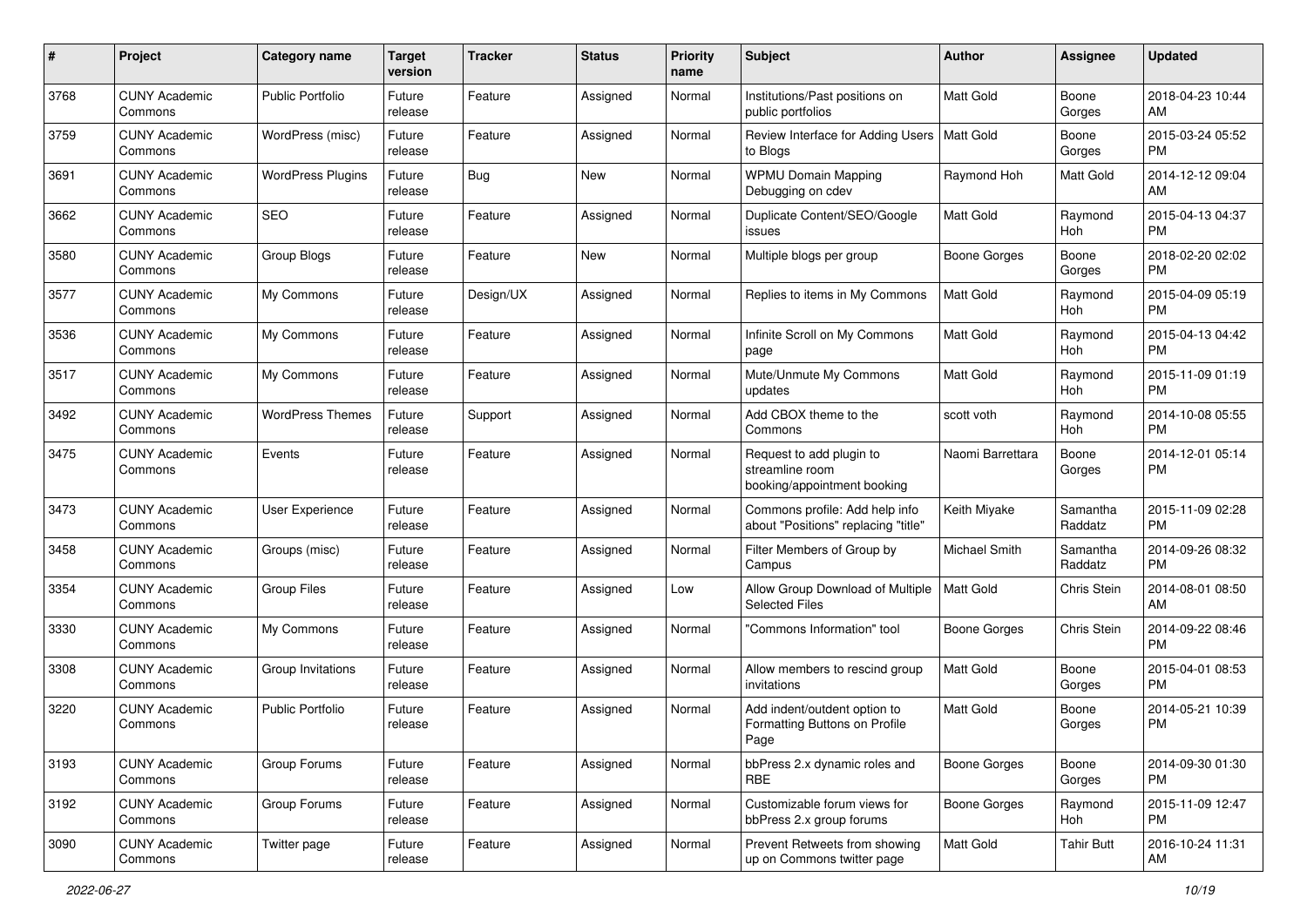| #    | Project                         | Category name            | Target<br>version | <b>Tracker</b> | <b>Status</b> | <b>Priority</b><br>name | <b>Subject</b>                                                                 | <b>Author</b>    | Assignee          | <b>Updated</b>                |
|------|---------------------------------|--------------------------|-------------------|----------------|---------------|-------------------------|--------------------------------------------------------------------------------|------------------|-------------------|-------------------------------|
| 3080 | <b>CUNY Academic</b><br>Commons | <b>Group Files</b>       | Future<br>release | Feature        | Assigned      | Low                     | Create a system to keep track of<br>file changes                               | <b>Matt Gold</b> | Boone<br>Gorges   | 2014-02-26 10:04<br><b>PM</b> |
| 3059 | <b>CUNY Academic</b><br>Commons | Group Forums             | Future<br>release | Design/UX      | <b>New</b>    | Normal                  | Forum Post Permissable Content<br><b>Explanatory Text</b>                      | Chris Stein      | Chris Stein       | 2015-04-02 11:27<br>AM        |
| 3048 | <b>CUNY Academic</b><br>Commons | <b>Public Portfolio</b>  | Future<br>release | Feature        | <b>New</b>    | Low                     | Images for rich text profile fields                                            | Boone Gorges     | Boone<br>Gorges   | 2014-02-19 12:56<br><b>PM</b> |
| 3042 | <b>CUNY Academic</b><br>Commons | <b>Public Portfolio</b>  | Future<br>release | Feature        | Assigned      | Normal                  | Browsing member interests                                                      | Matt Gold        | Boone<br>Gorges   | 2015-03-21 09:04<br><b>PM</b> |
| 3002 | <b>CUNY Academic</b><br>Commons | Search                   | Future<br>release | Feature        | Assigned      | Normal                  | Overhaul CAC search by using<br>external search appliance                      | Boone Gorges     | Boone<br>Gorges   | 2020-07-15 03:05<br><b>PM</b> |
| 2881 | <b>CUNY Academic</b><br>Commons | Public Portfolio         | Future<br>release | Feature        | Assigned      | Normal                  | Redesign the UX for Profiles                                                   | Chris Stein      | Chris Stein       | 2016-10-13 12:45<br><b>PM</b> |
| 2832 | <b>CUNY Academic</b><br>Commons | <b>Public Portfolio</b>  | Future<br>release | Feature        | Assigned      | Normal                  | Improve interface for (not)<br>auto-linking profile fields                     | Boone Gorges     | Chris Stein       | 2015-01-05 08:52<br><b>PM</b> |
| 2754 | <b>CUNY Academic</b><br>Commons | Design                   | Future<br>release | Feature        | Assigned      | Normal                  | Determine strategy for CAC logo<br>handling in top header                      | Micki Kaufman    | Chris Stein       | 2015-01-05 08:53<br>PM        |
| 2753 | <b>CUNY Academic</b><br>Commons | Public Portfolio         | Future<br>release | Feature        | <b>New</b>    | Normal                  | Create actual actual tagification in<br>academic interests and other<br>fields | Micki Kaufman    | Boone<br>Gorges   | 2015-01-05 08:52<br><b>PM</b> |
| 2610 | <b>CUNY Academic</b><br>Commons | Group Invitations        | Future<br>release | Feature        | Assigned      | Low                     | Request: Custom invitation<br>message to group invites                         | local admin      | Boone<br>Gorges   | 2015-11-09 06:13<br><b>PM</b> |
| 2523 | <b>CUNY Academic</b><br>Commons | <b>BuddyPress Docs</b>   | Future<br>release | Feature        | Assigned      | Normal                  | Allow Users to Upload Images to<br><b>BP</b> Docs                              | Matt Gold        | Boone<br>Gorges   | 2015-11-09 06:14<br><b>PM</b> |
| 2325 | <b>CUNY Academic</b><br>Commons | BuddyPress (misc)        | Future<br>release | Feature        | Assigned      | Low                     | Profile should have separate<br>fields for first/last names                    | local admin      | Boone<br>Gorges   | 2015-11-09 06:09<br><b>PM</b> |
| 2223 | <b>CUNY Academic</b><br>Commons | <b>WordPress Plugins</b> | Future<br>release | Feature        | Assigned      | Low                     | Add Participad to the CUNY<br><b>Academic Commons</b>                          | <b>Matt Gold</b> | Boone<br>Gorges   | 2014-09-17 10:03<br><b>PM</b> |
| 2167 | <b>CUNY Academic</b><br>Commons | WordPress (misc)         | Future<br>release | <b>Bug</b>     | Assigned      | Normal                  | CAC-Livestream Plugin Issues                                                   | Michael Smith    | Dominic<br>Giglio | 2015-01-02 03:06<br><b>PM</b> |
| 2013 | <b>CUNY Academic</b><br>Commons | <b>Public Portfolio</b>  | Future<br>release | Feature        | Assigned      | Low                     | Have Profile Privacy Options<br>show up only for filled-in fields              | Matt Gold        | Boone<br>Gorges   | 2015-11-09 06:09<br><b>PM</b> |
| 1983 | <b>CUNY Academic</b><br>Commons | Home Page                | Future<br>release | Feature        | Assigned      | Low                     | Media Library integration with<br>Featured Content plugin                      | Boone Gorges     | Dominic<br>Giglio | 2014-03-17 10:34<br>AM        |
| 1888 | <b>CUNY Academic</b><br>Commons | Home Page                | Future<br>release | Feature        | Assigned      | Normal                  | Refactor BP MPO Activity Filter to<br>support proper pagination                | Sarah Morgano    | Boone<br>Gorges   | 2014-05-01 07:11<br><b>PM</b> |
| 1744 | <b>CUNY Academic</b><br>Commons | <b>BuddyPress Docs</b>   | Future<br>release | Feature        | Assigned      | Normal                  | Spreadsheet-style Docs                                                         | Boone Gorges     | Boone<br>Gorges   | 2015-11-09 06:13<br><b>PM</b> |
| 1562 | <b>CUNY Academic</b><br>Commons | <b>WordPress Plugins</b> | Future<br>release | Feature        | Assigned      | Low                     | Play with NYT Collaborative<br><b>Authoring Tool</b>                           | <b>Matt Gold</b> | Boone<br>Gorges   | 2015-01-05 08:47<br><b>PM</b> |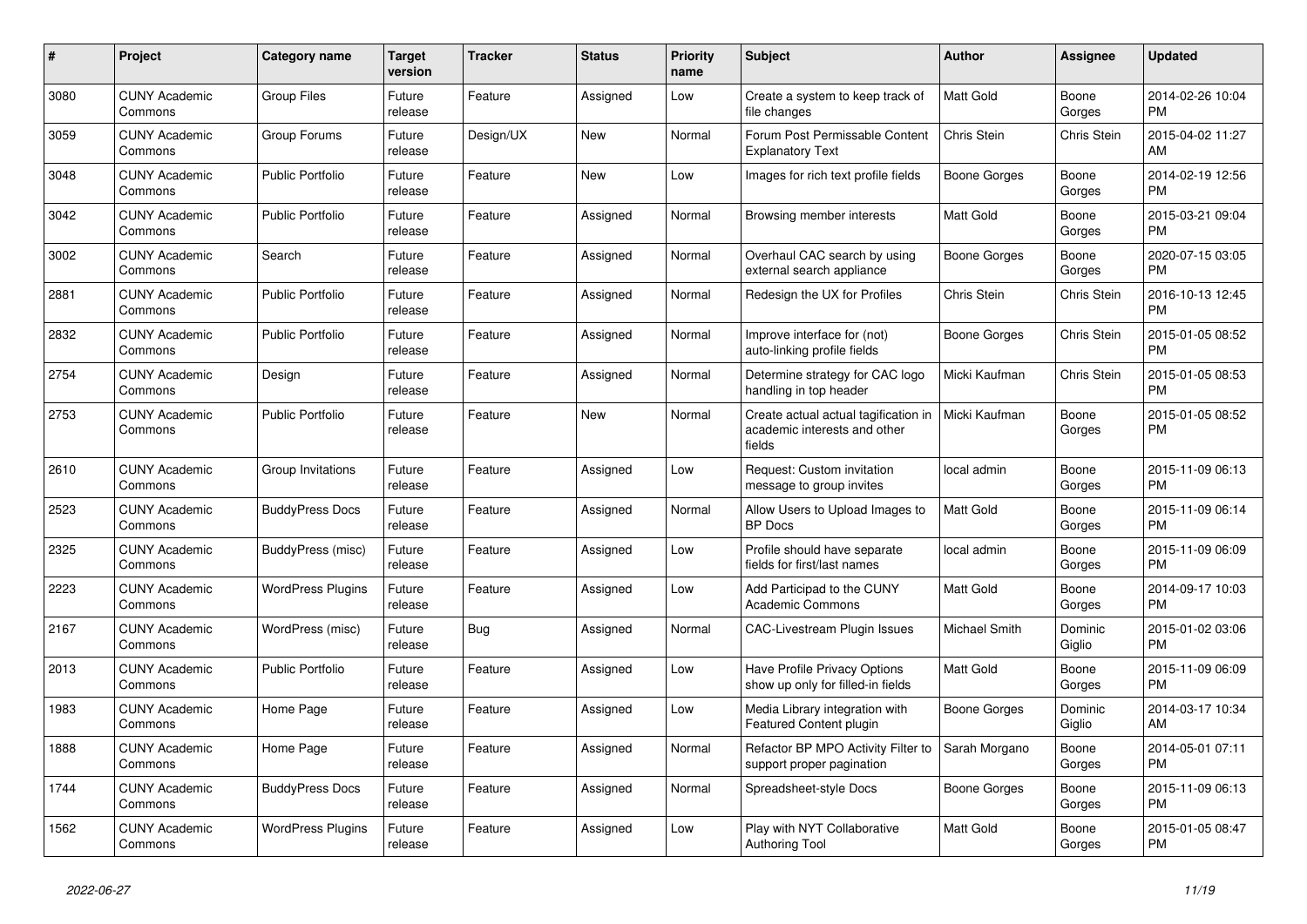| #    | Project                         | <b>Category name</b>     | <b>Target</b><br>version | <b>Tracker</b> | <b>Status</b>        | <b>Priority</b><br>name | <b>Subject</b>                                                               | Author              | <b>Assignee</b>     | <b>Updated</b>                |
|------|---------------------------------|--------------------------|--------------------------|----------------|----------------------|-------------------------|------------------------------------------------------------------------------|---------------------|---------------------|-------------------------------|
| 1544 | <b>CUNY Academic</b><br>Commons | Groups (misc)            | Future<br>release        | Feature        | Reporter<br>Feedback | Normal                  | Group Filtering and Sorting                                                  | <b>Matt Gold</b>    | Chris Stein         | 2019-03-01 02:25<br><b>PM</b> |
| 1508 | <b>CUNY Academic</b><br>Commons | WordPress (misc)         | Future<br>release        | Feature        | Assigned             | Normal                  | Share login cookies across<br>mapped domains                                 | <b>Boone Gorges</b> | Boone<br>Gorges     | 2012-07-02 12:12<br><b>PM</b> |
| 1460 | <b>CUNY Academic</b><br>Commons | Analytics                | Future<br>release        | Feature        | Assigned             | Normal                  | Update System Report                                                         | <b>Brian Foote</b>  | Boone<br>Gorges     | 2015-11-09 06:13<br><b>PM</b> |
| 1456 | <b>CUNY Academic</b><br>Commons | Group Invitations        | Future<br>release        | Feature        | Reporter<br>Feedback | Low                     | Invite to Group Button from Profile<br>Field                                 | Matt Gold           | Samantha<br>Raddatz | 2015-11-09 05:59<br><b>PM</b> |
| 1423 | <b>CUNY Academic</b><br>Commons | BuddyPress (misc)        | Future<br>release        | Feature        | Assigned             | Low                     | Show an avatar for pingback<br>comment activity items                        | <b>Boone Gorges</b> | <b>Tahir Butt</b>   | 2016-10-24 12:03<br>PM        |
| 1422 | <b>CUNY Academic</b><br>Commons | <b>BuddyPress Docs</b>   | Future<br>release        | Feature        | Assigned             | Normal                  | Make "created Doc" activity icons<br>non-mini                                | <b>Boone Gorges</b> | Boone<br>Gorges     | 2015-11-09 05:48<br><b>PM</b> |
| 1417 | <b>CUNY Academic</b><br>Commons | <b>BuddyPress Docs</b>   | Future<br>release        | Feature        | Assigned             | Low                     | <b>Bulk actions for BuddyPress Docs</b>                                      | <b>Boone Gorges</b> | Boone<br>Gorges     | 2016-10-17 10:41<br><b>PM</b> |
| 1192 | <b>CUNY Academic</b><br>Commons | <b>Group Files</b>       | Future<br>release        | Feature        | Assigned             | Low                     | When posting group files, allow<br>users to add a category without<br>saving | <b>Matt Gold</b>    | Raymond<br>Hoh      | 2015-11-09 05:53<br><b>PM</b> |
| 1167 | <b>CUNY Academic</b><br>Commons | <b>Email Invitations</b> | Future<br>release        | Feature        | <b>New</b>           | Low                     | Allow email invitations to be<br>resent                                      | <b>Boone Gorges</b> | Boone<br>Gorges     | 2015-11-12 12:53<br>AM        |
| 1166 | <b>CUNY Academic</b><br>Commons | <b>Email Invitations</b> | Future<br>release        | Feature        | New                  | Low                     | Better organizational tools for<br>Sent Invites                              | <b>Boone Gorges</b> | Boone<br>Gorges     | 2015-11-09 06:02<br><b>PM</b> |
| 1165 | <b>CUNY Academic</b><br>Commons | <b>Email Invitations</b> | Future<br>release        | Feature        | Assigned             | Low                     | Allow saved lists of invitees under<br>Send Invites                          | <b>Boone Gorges</b> | Boone<br>Gorges     | 2015-11-09 06:03<br><b>PM</b> |
| 1105 | <b>CUNY Academic</b><br>Commons | WordPress (misc)         | Future<br>release        | Feature        | Assigned             | Normal                  | Rephrase Blog Privacy Options                                                | Matt Gold           | Samantha<br>Raddatz | 2015-11-09 06:19<br><b>PM</b> |
| 940  | <b>CUNY Academic</b><br>Commons | Redmine                  | Future<br>release        | Feature        | Assigned             | Low                     | Communication with users after<br>releases                                   | <b>Matt Gold</b>    | Dominic<br>Giglio   | 2012-09-09 04:36<br><b>PM</b> |
| 860  | <b>CUNY Academic</b><br>Commons | Design                   | Future<br>release        | Design/UX      | Assigned             | Normal                  | <b>Standardize Button Treatment</b><br>Across the Commons                    | Chris Stein         | Chris Stein         | 2014-05-01 09:45<br>AM        |
| 658  | <b>CUNY Academic</b><br>Commons | <b>WordPress Plugins</b> | Future<br>release        | Feature        | Assigned             | Normal                  | Rebulid Sitewide Tag Suggestion                                              | Matt Gold           | Boone<br>Gorges     | 2015-01-05 08:47<br><b>PM</b> |
| 653  | <b>CUNY Academic</b><br>Commons | Group Blogs              | Future<br>release        | Feature        | Assigned             | Normal                  | Redesign Integration of Groups<br>and Blogs                                  | Matt Gold           | Samantha<br>Raddatz | 2015-11-09 05:40<br><b>PM</b> |
| 635  | <b>CUNY Academic</b><br>Commons | BuddyPress (misc)        | Future<br>release        | Feature        | Assigned             | Normal                  | Big Blue Button -<br>Videoconferencing in Groups and<br><b>Blogs</b>         | Matt Gold           | Boone<br>Gorges     | 2011-03-14 03:24<br>PM        |
| 618  | <b>CUNY Academic</b><br>Commons | <b>BuddyPress Docs</b>   | Future<br>release        | Feature        | Assigned             | Normal                  | <b>BuddyPress Docs: export formats</b>                                       | <b>Boone Gorges</b> | Boone<br>Gorges     | 2015-11-09 05:38<br><b>PM</b> |
| 599  | <b>CUNY Academic</b><br>Commons | BuddyPress (misc)        | Future<br>release        | Feature        | Assigned             | Normal                  | Consider adding rating plugins for<br><b>BuddyPress/BBPress</b>              | Matt Gold           | Boone<br>Gorges     | 2011-08-22 06:50<br><b>PM</b> |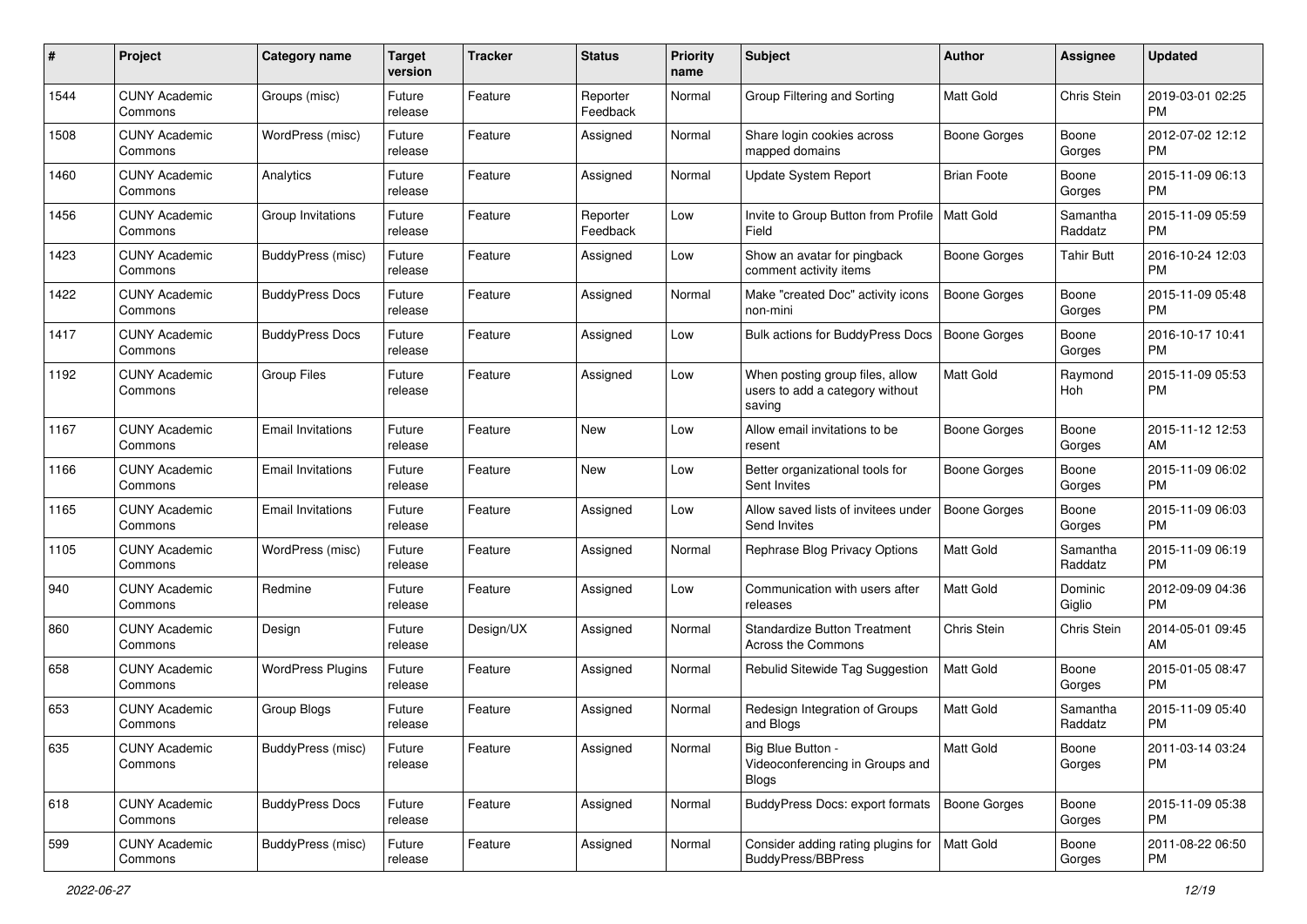| #     | Project                         | Category name              | Target<br>version | <b>Tracker</b> | <b>Status</b>        | <b>Priority</b><br>name | <b>Subject</b>                                                                | <b>Author</b>     | Assignee            | <b>Updated</b>                |
|-------|---------------------------------|----------------------------|-------------------|----------------|----------------------|-------------------------|-------------------------------------------------------------------------------|-------------------|---------------------|-------------------------------|
| 585   | <b>CUNY Academic</b><br>Commons | Group Forums               | Future<br>release | Feature        | Assigned             | Normal                  | Merge Forum Topics                                                            | Sarah Morgano     | Boone<br>Gorges     | 2011-07-06 04:11<br><b>PM</b> |
| 554   | <b>CUNY Academic</b><br>Commons | BuddyPress (misc)          | Future<br>release | Feature        | Assigned             | Normal                  | Add Trackback notifications to<br>site-wide activity feed                     | <b>Matt Gold</b>  | Boone<br>Gorges     | 2015-11-09 06:19<br><b>PM</b> |
| 519   | <b>CUNY Academic</b><br>Commons | <b>BuddyPress Docs</b>     | Future<br>release | Feature        | Assigned             | Low                     | TOC for individual docs - for new<br>BP "wiki-like" plugin                    | scott voth        | Boone<br>Gorges     | 2015-11-09 05:54<br><b>PM</b> |
| 500   | <b>CUNY Academic</b><br>Commons | BuddyPress (misc)          | Future<br>release | Feature        | Assigned             | Normal                  | <b>Export Group Data</b>                                                      | <b>Matt Gold</b>  | Boone<br>Gorges     | 2010-12-19 12:09<br><b>PM</b> |
| 497   | <b>CUNY Academic</b><br>Commons | <b>WordPress Plugins</b>   | Future<br>release | Feature        | Assigned             | Normal                  | Drag and Drop Ordering on<br><b>Gallery Post Plugin</b>                       | Matt Gold         | Ron Rennick         | 2015-11-09 06:18<br><b>PM</b> |
| 481   | <b>CUNY Academic</b><br>Commons | Groups (misc)              | Future<br>release | Feature        | Assigned             | Normal                  | ability to archive inactive groups<br>and blogs                               | Michael Mandiberg | Samantha<br>Raddatz | 2015-11-09 05:56<br><b>PM</b> |
| 435   | <b>CUNY Academic</b><br>Commons | BuddyPress (misc)          | Future<br>release | Feature        | Assigned             | Normal                  | Include Avatar Images in Forum<br><b>Post Notification Emails</b>             | <b>Matt Gold</b>  | Boone<br>Gorges     | 2010-12-08 12:40<br><b>PM</b> |
| 412   | <b>CUNY Academic</b><br>Commons | <b>WordPress Themes</b>    | Future<br>release | Feature        | Assigned             | Normal                  | <b>Featured Themes</b>                                                        | <b>Matt Gold</b>  | Dominic<br>Giglio   | 2015-01-05 08:44<br>PM        |
| 377   | <b>CUNY Academic</b><br>Commons | BuddyPress (misc)          | Future<br>release | Feature        | Assigned             | Normal                  | Like buttons                                                                  | Matt Gold         | Boone<br>Gorges     | 2010-11-16 05:13<br><b>PM</b> |
| 370   | <b>CUNY Academic</b><br>Commons | Registration               | Future<br>release | Feature        | Assigned             | High                    | <b>Guest Accounts</b>                                                         | <b>Matt Gold</b>  | Matt Gold           | 2015-04-09 09:33<br><b>PM</b> |
| 365   | <b>CUNY Academic</b><br>Commons | WordPress (misc)           | Future<br>release | Feature        | Assigned             | Normal                  | <b>Create Mouseover Tooltips</b><br>throughout Site                           | <b>Matt Gold</b>  | Chris Stein         | 2015-11-09 06:18<br><b>PM</b> |
| 364   | <b>CUNY Academic</b><br>Commons | <b>WordPress Plugins</b>   | Future<br>release | Feature        | <b>New</b>           | Normal                  | <b>Bulletin Board</b>                                                         | Matt Gold         |                     | 2015-01-05 08:50<br><b>PM</b> |
| 333   | <b>CUNY Academic</b><br>Commons | <b>Email Notifications</b> | Future<br>release | Feature        | Assigned             | Low                     | Delay Forum Notification Email<br>Delivery Until After Editing Period<br>Ends | <b>Matt Gold</b>  | Raymond<br>Hoh      | 2015-11-09 06:01<br><b>PM</b> |
| 310   | <b>CUNY Academic</b><br>Commons | BuddyPress (misc)          | Future<br>release | Feature        | Assigned             | Low                     | <b>Friend Request Email</b>                                                   | <b>Matt Gold</b>  | Samantha<br>Raddatz | 2015-11-09 05:08<br><b>PM</b> |
| 308   | <b>CUNY Academic</b><br>Commons | Registration               | Future<br>release | Feature        | <b>New</b>           | Normal                  | Group recommendations for<br>signup process                                   | Boone Gorges      | Samantha<br>Raddatz | 2015-11-09 05:07<br><b>PM</b> |
| 287   | <b>CUNY Academic</b><br>Commons | WordPress (misc)           | Future<br>release | Feature        | Assigned             | Normal                  | Create troubleshooting tool for<br>account sign-up                            | <b>Matt Gold</b>  | Boone<br>Gorges     | 2015-11-09 06:17<br><b>PM</b> |
| 58    | <b>CUNY Academic</b><br>Commons | BuddyPress (misc)          | Future<br>release | Feature        | Assigned             | Low                     | Make member search sortable by<br>last name                                   | Roberta Brody     | Boone<br>Gorges     | 2010-08-26 02:38<br><b>PM</b> |
| 15923 | <b>CUNY Academic</b><br>Commons |                            | Not tracked       | Feature        | Reporter<br>Feedback | Normal                  | <b>Bellows Plugin Adjustments</b>                                             | Laurie Hurson     |                     | 2022-04-20 10:10<br>AM        |
| 15816 | <b>CUNY Academic</b><br>Commons |                            | Not tracked       | Support        | <b>New</b>           | Normal                  | slow loading at SPS                                                           | Marilyn Weber     |                     | 2022-04-05 01:26<br><b>PM</b> |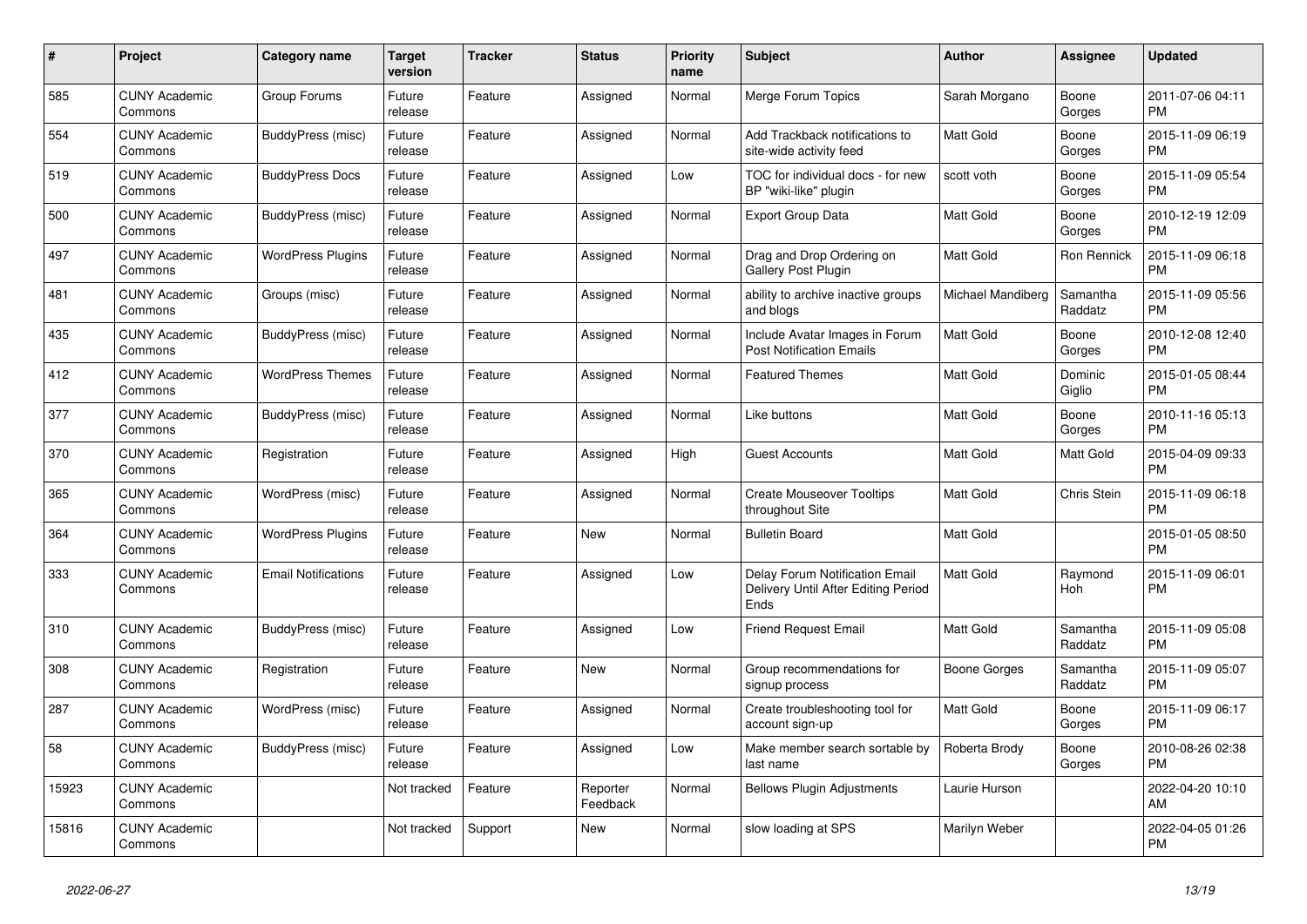| #     | Project                         | <b>Category name</b>    | Target<br>version | <b>Tracker</b> | <b>Status</b>        | <b>Priority</b><br>name | <b>Subject</b>                                                  | <b>Author</b>           | <b>Assignee</b>       | <b>Updated</b>                |
|-------|---------------------------------|-------------------------|-------------------|----------------|----------------------|-------------------------|-----------------------------------------------------------------|-------------------------|-----------------------|-------------------------------|
| 15242 | <b>CUNY Academic</b><br>Commons | Performance             | Not tracked       | <b>Bug</b>     | Reporter<br>Feedback | Normal                  | Slugist site                                                    | Raffi<br>Khatchadourian | Boone<br>Gorges       | 2022-02-07 11:14<br>AM        |
| 15210 | <b>CUNY Academic</b><br>Commons | Analytics               | Not tracked       | Design/UX      | New                  | Normal                  | Google Analytics improvements                                   | Colin McDonald          | Boone<br>Gorges       | 2022-05-24 10:47<br>AM        |
| 15176 | <b>CUNY Academic</b><br>Commons |                         | Not tracked       | Support        | Reporter<br>Feedback | Normal                  | Archiving Q Writing & Old<br>Wordpress Sites on the Commons     | Laurie Hurson           |                       | 2022-02-08 10:28<br>AM        |
| 14994 | <b>CUNY Academic</b><br>Commons | cdev.gc.cuny.edu        | Not tracked       | Support        | In Progress          | Normal                  | Clear Cache on CDEV                                             | scott voth              | Raymond<br><b>Hoh</b> | 2021-12-07 03:51<br><b>PM</b> |
| 14983 | <b>CUNY Academic</b><br>Commons | WordPress (misc)        | Not tracked       | Support        | Reporter<br>Feedback | Normal                  | "Read More" tag not working                                     | Rebecca Krisel          | Raymond<br><b>Hoh</b> | 2021-11-23 01:17<br><b>PM</b> |
| 14911 | <b>CUNY Academic</b><br>Commons | <b>WordPress Themes</b> | Not tracked       | Support        | <b>New</b>           | Normal                  | Twentytwentyone theme                                           | Marilyn Weber           |                       | 2021-10-28 10:37<br>AM        |
| 14900 | <b>CUNY Academic</b><br>Commons |                         | Not tracked       | Support        | Reporter<br>Feedback | Normal                  | previous theme?                                                 | Marilyn Weber           |                       | 2021-10-25 10:31<br>AM        |
| 14842 | <b>CUNY Academic</b><br>Commons |                         | Not tracked       | Support        | Reporter<br>Feedback | Normal                  | Question about widgets and block<br>editor                      | Gina Cherry             |                       | 2021-10-06 03:01<br><b>PM</b> |
| 14629 | <b>CUNY Academic</b><br>Commons |                         | Not tracked       | Bug            | Reporter<br>Feedback | Normal                  | Possible Post Order Bug?                                        | <b>Syelle Graves</b>    |                       | 2021-09-14 10:47<br>AM        |
| 14538 | <b>CUNY Academic</b><br>Commons |                         | Not tracked       | Support        | Reporter<br>Feedback | Normal                  | Weebly To Commons                                               | Laurie Hurson           |                       | 2021-09-14 10:47<br>AM        |
| 14504 | <b>CUNY Academic</b><br>Commons |                         | Not tracked       | Publicity      | Reporter<br>Feedback | Normal                  | Adding showcases to home page<br>menu                           | Laurie Hurson           | Boone<br>Gorges       | 2022-01-19 03:26<br><b>PM</b> |
| 14483 | <b>CUNY Academic</b><br>Commons | WordPress - Media       | Not tracked       | Bug            | Reporter<br>Feedback | Normal                  | Wordpress PDF Embed Stopped<br>Working after JITP Media Clone   | Patrick DeDauw          | Boone<br>Gorges       | 2021-05-20 01:51<br><b>PM</b> |
| 14475 | <b>CUNY Academic</b><br>Commons |                         | Not tracked       | Publicity      | <b>New</b>           | Normal                  | <b>OER Showcase Page</b>                                        | Laurie Hurson           | Laurie Hurson         | 2021-09-14 10:46<br>AM        |
| 14398 | <b>CUNY Academic</b><br>Commons |                         | Not tracked       | Support        | Reporter<br>Feedback | Normal                  | Events plug-in notification<br>problem                          | Marilyn Weber           |                       | 2021-05-11 11:21<br>AM        |
| 14394 | <b>CUNY Academic</b><br>Commons |                         | Not tracked       | Feature        | New                  | Normal                  | Commons News Site - redesign                                    | scott voth              | scott voth            | 2021-09-14 10:46<br>AM        |
| 14074 | <b>CUNY Academic</b><br>Commons | WordPress (misc)        | Not tracked       | Support        | Reporter<br>Feedback | Normal                  | page password protection<br>problem                             | Marilyn Weber           |                       | 2021-03-02 11:03<br>AM        |
| 13975 | <b>CUNY Academic</b><br>Commons | Social Paper            | Not tracked       | Support        | Reporter<br>Feedback | Normal                  | can't approve comments on Social   Marilyn Weber<br>Paper paper |                         |                       | 2021-02-12 09:33<br>AM        |
| 13949 | <b>CUNY Academic</b><br>Commons |                         | Not tracked       | Bug            | <b>New</b>           | Normal                  | Continued debugging of runaway<br>MySQL connections             | <b>Matt Gold</b>        | Boone<br>Gorges       | 2021-09-14 10:42<br>AM        |
| 13912 | <b>CUNY Academic</b><br>Commons |                         | Not tracked       | Feature        | Hold                 | Low                     | posting "missed schedule"                                       | Marilyn Weber           |                       | 2021-02-23 10:46<br>AM        |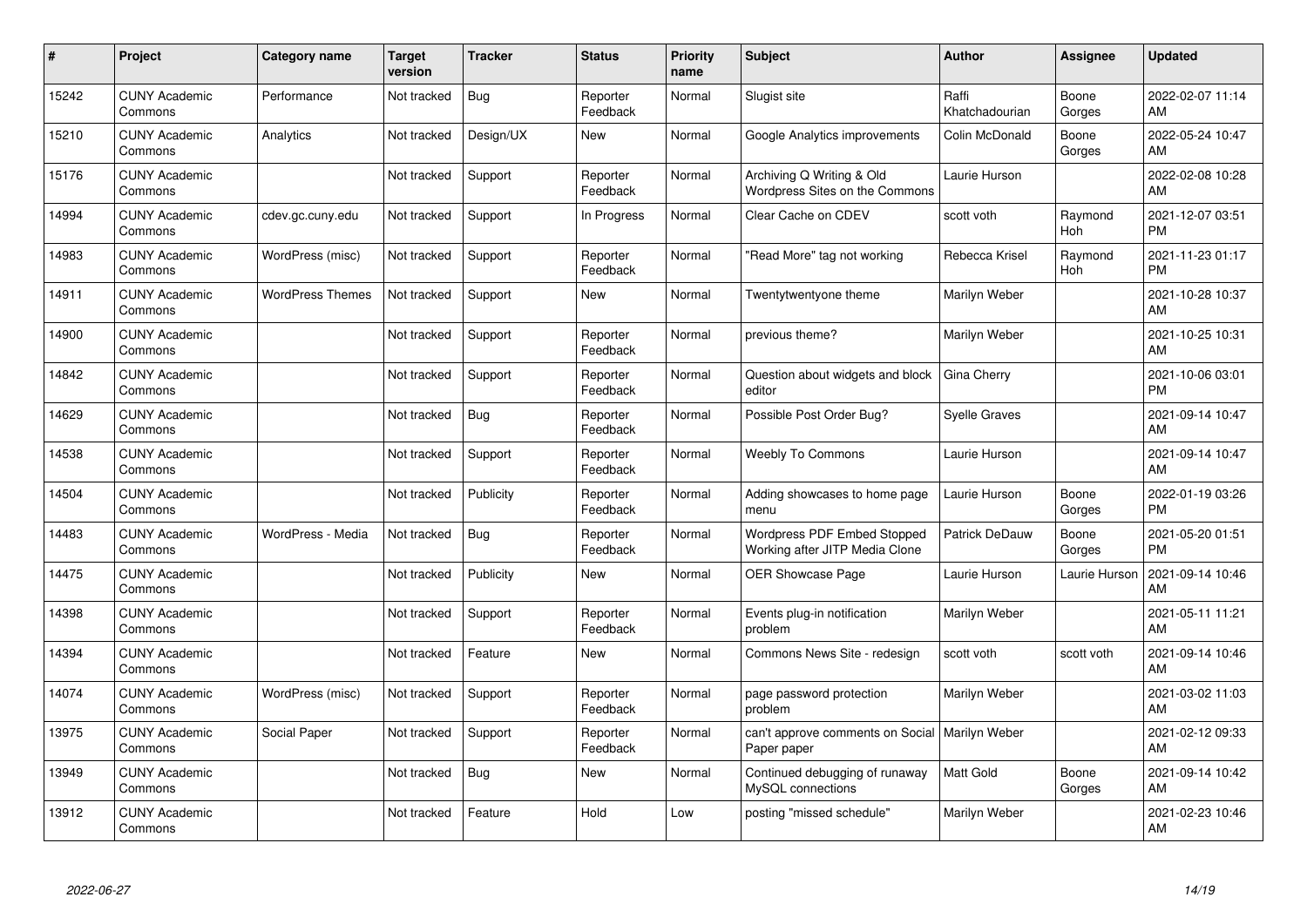| #     | Project                         | <b>Category name</b>     | <b>Target</b><br>version | <b>Tracker</b> | <b>Status</b>        | Priority<br>name | <b>Subject</b>                                                                                | <b>Author</b>       | <b>Assignee</b>       | <b>Updated</b>                |
|-------|---------------------------------|--------------------------|--------------------------|----------------|----------------------|------------------|-----------------------------------------------------------------------------------------------|---------------------|-----------------------|-------------------------------|
| 13430 | <b>CUNY Academic</b><br>Commons | Reply By Email           | Not tracked              | Bug            | <b>New</b>           | Normal           | Delay in RBE                                                                                  | <b>Luke Waltzer</b> | Raymond<br>Hoh        | 2020-10-13 11:16<br>AM        |
| 13328 | <b>CUNY Academic</b><br>Commons | Group Forums             | Not tracked              | Bug            | Reporter<br>Feedback | Normal           | cross-posting in two related<br>groups                                                        | Marilyn Weber       | Raymond<br><b>Hoh</b> | 2020-09-15 10:39<br><b>PM</b> |
| 13286 | <b>CUNY Academic</b><br>Commons |                          | Not tracked              | Support        | New                  | Normal           | problem connecting with<br>WordPress app                                                      | Marilyn Weber       | Raymond<br><b>Hoh</b> | 2020-09-08 11:16<br>AM        |
| 13255 | <b>CUNY Academic</b><br>Commons |                          | Not tracked              | Support        | Reporter<br>Feedback | Normal           | Accessibility problems                                                                        | Marilyn Weber       |                       | 2020-09-01 05:48<br><b>PM</b> |
| 13034 | <b>CUNY Academic</b><br>Commons |                          | Not tracked              | Support        | Reporter<br>Feedback | Normal           | a site is asking people to join the<br>Commons to get a download                              | Marilyn Weber       |                       | 2020-07-12 07:23<br>AM        |
| 12911 | <b>CUNY Academic</b><br>Commons |                          | Not tracked              | Feature        | <b>New</b>           | Normal           | Block access to xmlrpc.php based<br>on User-Agent                                             | <b>Boone Gorges</b> | Boone<br>Gorges       | 2020-06-09 05:12<br><b>PM</b> |
| 12741 | <b>CUNY Academic</b><br>Commons | <b>WordPress Plugins</b> | Not tracked              | Support        | Reporter<br>Feedback | Normal           | Tableau Public Viz Block                                                                      | Marilyn Weber       | Raymond<br><b>Hoh</b> | 2020-05-12 11:00<br>AM        |
| 12484 | <b>CUNY Academic</b><br>Commons |                          | Not tracked              | Support        | Reporter<br>Feedback | Normal           | Sign up Code for COIL Course<br>starting in March                                             | Laurie Hurson       | <b>Matt Gold</b>      | 2020-03-02 02:26<br><b>PM</b> |
| 12438 | <b>CUNY Academic</b><br>Commons | Courses                  | Not tracked              | <b>Bug</b>     | <b>New</b>           | Normal           | Site appearing twice                                                                          | Laurie Hurson       | Boone<br>Gorges       | 2020-02-18 01:34<br><b>PM</b> |
| 12436 | <b>CUNY Academic</b><br>Commons |                          | Not tracked              | Bug            | Assigned             | Normal           | Nightly system downtime                                                                       | <b>Boone Gorges</b> |                       | 2020-08-01 09:30<br>AM        |
| 12392 | <b>CUNY Academic</b><br>Commons | Help/Codex               | Not tracked              | Documentation  | <b>New</b>           | Normal           | <b>Updates to Common Commons</b><br>Questions on Help Page                                    | scott voth          | Margaret<br>Galvan    | 2020-02-11 10:53<br>AM        |
| 12382 | <b>CUNY Academic</b><br>Commons | Membership               | Not tracked              | Support        | New                  | Normal           | Email request change                                                                          | Marilyn Weber       | Marilyn<br>Weber      | 2020-02-06 12:56<br><b>PM</b> |
| 12360 | <b>CUNY Academic</b><br>Commons | <b>WordPress Themes</b>  | Not tracked              | <b>Bug</b>     | Reporter<br>Feedback | Normal           | site just says "DANTE We are<br>currently in maintenance mode,<br>please check back shortly." | Marilyn Weber       |                       | 2020-02-04 12:13<br><b>PM</b> |
| 12352 | <b>CUNY Academic</b><br>Commons |                          | Not tracked              | Support        | <b>New</b>           | Normal           | "posts list" page builder block<br>option                                                     | Marilyn Weber       |                       | 2020-02-03 01:29<br><b>PM</b> |
| 12350 | <b>CUNY Academic</b><br>Commons | Blogs (BuddyPress)       | Not tracked              | Support        | Reporter<br>Feedback | Normal           | URL creation problem                                                                          | Marilyn Weber       |                       | 2020-02-03 11:27<br>AM        |
| 12328 | <b>CUNY Academic</b><br>Commons |                          | Not tracked              | Support        | <b>New</b>           | Normal           | Sign up Code for Non-CUNY<br>Faculty                                                          | Laurie Hurson       |                       | 2020-01-28 10:25<br>AM        |
| 12247 | <b>CUNY Academic</b><br>Commons | Publicity                | Not tracked              | Support        | <b>New</b>           | Normal           | <b>Screenshot of First Commons</b><br>Homepage                                                | scott voth          | scott voth            | 2020-01-14 12:08<br><b>PM</b> |
| 12198 | <b>CUNY Academic</b><br>Commons |                          | Not tracked              | Bug            | Reporter<br>Feedback | Normal           | Duplicate listing in My Sites                                                                 | Tom Harbison        |                       | 2019-12-09 05:50<br><b>PM</b> |
| 12004 | <b>CUNY Academic</b><br>Commons |                          | Not tracked              | Support        | Reporter<br>Feedback | Normal           | Notifications for spam blog<br>comments                                                       | Gina Cherry         | Raymond<br>Hoh        | 2019-11-01 12:05<br><b>PM</b> |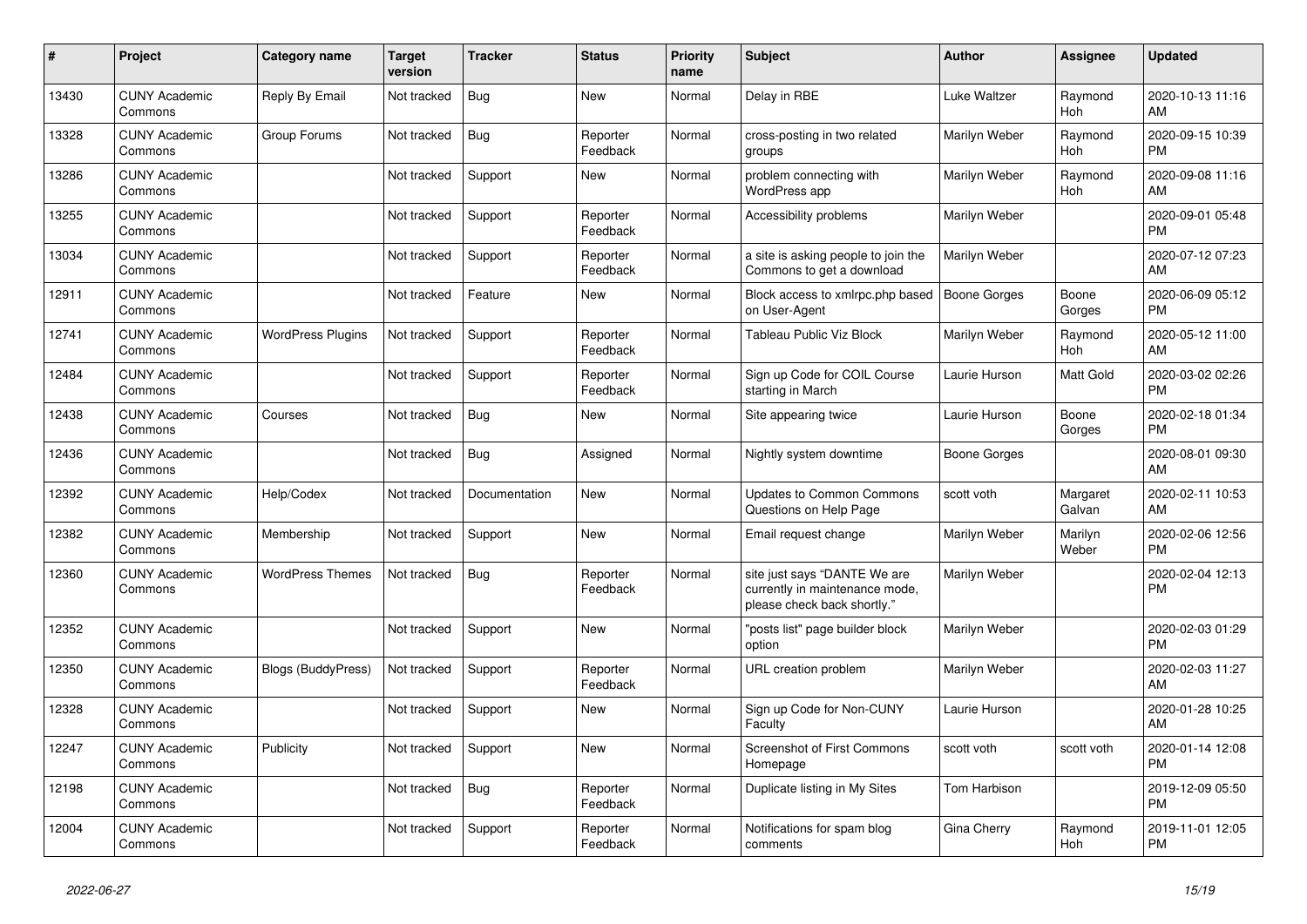| #     | Project                         | <b>Category name</b>     | Target<br>version | <b>Tracker</b> | <b>Status</b>        | <b>Priority</b><br>name | <b>Subject</b>                                                                       | Author                  | <b>Assignee</b>    | <b>Updated</b>                |
|-------|---------------------------------|--------------------------|-------------------|----------------|----------------------|-------------------------|--------------------------------------------------------------------------------------|-------------------------|--------------------|-------------------------------|
| 11883 | <b>CUNY Academic</b><br>Commons | Help/Codex               | Not tracked       | Support        | New                  | Normal                  | Need Embedding Help Page<br>Update (Tableau)                                         | Anthony Wheeler         | scott voth         | 2019-09-24 08:49<br>AM        |
| 11879 | <b>CUNY Academic</b><br>Commons |                          | Not tracked       | <b>Bug</b>     | New                  | Normal                  | Hypothesis comments appearing<br>on multiple, different pdfs across<br>blogs         | Laurie Hurson           | Laurie Hurson      | 2019-09-19 02:39<br><b>PM</b> |
| 11848 | <b>CUNY Academic</b><br>Commons |                          | Not tracked       | Support        | Hold                 | Normal                  | a Dean of Faculty wants to share<br>a large file                                     | Marilyn Weber           |                    | 2019-09-24 08:44<br>AM        |
| 11787 | <b>CUNY Academic</b><br>Commons |                          | Not tracked       | Support        | Reporter<br>Feedback | Normal                  | automated comments notifications<br>on ZenDesk                                       | Marilyn Weber           |                    | 2019-08-26 06:18<br><b>PM</b> |
| 11771 | <b>CUNY Academic</b><br>Commons |                          | Not tracked       | Support        | Reporter<br>Feedback | Normal                  | post displays in sections                                                            | Marilyn Weber           |                    | 2019-08-20 10:34<br>AM        |
| 11624 | <b>CUNY Academic</b><br>Commons | WordPress (misc)         | Not tracked       | Support        | New                  | Normal                  | Change pages into posts or swap<br>database for a Commons site?                      | Stephen Klein           | Raymond<br>Hoh     | 2019-07-09 11:04<br>AM        |
| 11556 | <b>CUNY Academic</b><br>Commons | Courses                  | Not tracked       | <b>Bug</b>     | Reporter<br>Feedback | Normal                  | Instructor name given in course<br>listing                                           | Tom Harbison            |                    | 2019-06-25 04:12<br><b>PM</b> |
| 11545 | <b>CUNY Academic</b><br>Commons | <b>WordPress Plugins</b> | Not tracked       | Support        | New                  | Normal                  | Twitter searches in WordPress                                                        | Gina Cherry             | Matt Gold          | 2019-09-23 01:03<br><b>PM</b> |
| 11519 | <b>CUNY Academic</b><br>Commons |                          | Not tracked       | Support        | Assigned             | Normal                  | comment option not appearing                                                         | Marilyn Weber           |                    | 2019-09-24 10:28<br>AM        |
| 11517 | <b>CUNY Academic</b><br>Commons |                          | Not tracked       | Feature        | Assigned             | Normal                  | wp-accessibility plugin should not<br>strip 'target="_blank" by default              | <b>Boone Gorges</b>     | Laurie Hurson      | 2019-09-24 09:57<br>AM        |
| 11509 | <b>CUNY Academic</b><br>Commons |                          | Not tracked       | Support        | Reporter<br>Feedback | Normal                  | deleted Page causing a Menu<br>problem?                                              | Marilyn Weber           |                    | 2019-06-04 09:54<br>AM        |
| 11493 | <b>CUNY Academic</b><br>Commons | Domain Mapping           | Not tracked       | Support        | Reporter<br>Feedback | Normal                  | Domain Mapping Request - Talia<br>Schaffer                                           | scott voth              | <b>Matt Gold</b>   | 2019-08-06 08:39<br>AM        |
| 11449 | <b>CUNY Academic</b><br>Commons | WordPress - Media        | Not tracked       | Support        | Reporter<br>Feedback | Normal                  | Cloning Media Library for JITP<br>from Staging to Production Site                    | <b>Patrick DeDauw</b>   | Boone<br>Gorges    | 2019-05-13 12:00<br><b>PM</b> |
| 11415 | <b>CUNY Academic</b><br>Commons | <b>WordPress Plugins</b> | Not tracked       | <b>Bug</b>     | Reporter<br>Feedback | Normal                  | Blog Subscriptions in Jetpack                                                        | Laurie Hurson           |                    | 2019-05-14 10:34<br>AM        |
| 11393 | <b>CUNY Academic</b><br>Commons |                          | Not tracked       | Publicity      | New                  | Normal                  | After 1.15 release, ceate a hero<br>slide and post about adding a site<br>to a group | scott voth              | Patrick<br>Sweeney | 2019-05-14 10:32<br>AM        |
| 11386 | <b>CUNY Academic</b><br>Commons | WordPress - Media        | Not tracked       | Support        | Reporter<br>Feedback | Normal                  | disappearing images                                                                  | scott voth              | Boone<br>Gorges    | 2019-05-14 10:32<br>AM        |
| 11149 | <b>CUNY Academic</b><br>Commons |                          | Not tracked       | Support        | Reporter<br>Feedback | Normal                  | comments getting blocked                                                             | Marilyn Weber           | Raymond<br>Hoh     | 2019-03-26 11:40<br>AM        |
| 11120 | <b>CUNY Academic</b><br>Commons | <b>WordPress Plugins</b> | Not tracked       | Bug            | Reporter<br>Feedback | Normal                  | Events Manager Events Not<br>Showing Up                                              | Mark Webb               |                    | 2019-02-27 04:10<br><b>PM</b> |
| 11077 | <b>CUNY Academic</b><br>Commons | Events                   | Not tracked       | Feature        | Reporter<br>Feedback | Normal                  | Show event category description<br>in event list view                                | Raffi<br>Khatchadourian |                    | 2019-02-12 10:38<br><b>PM</b> |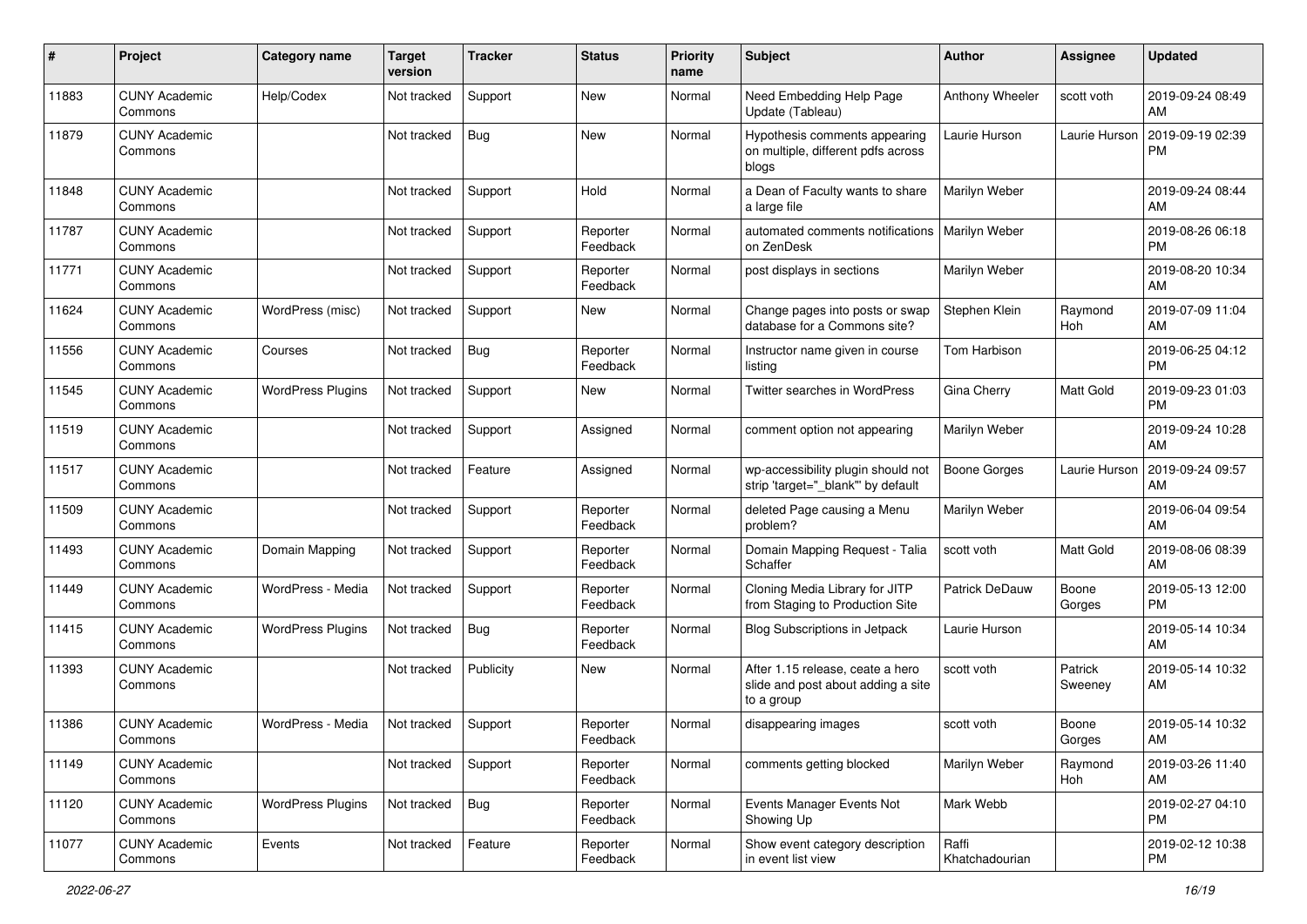| #     | Project                         | <b>Category name</b>       | <b>Target</b><br>version | <b>Tracker</b> | <b>Status</b>        | <b>Priority</b><br>name | <b>Subject</b>                                                                                                                               | <b>Author</b>           | <b>Assignee</b>  | <b>Updated</b>                |
|-------|---------------------------------|----------------------------|--------------------------|----------------|----------------------|-------------------------|----------------------------------------------------------------------------------------------------------------------------------------------|-------------------------|------------------|-------------------------------|
| 10982 | <b>CUNY Academic</b><br>Commons | Domain Mapping             | Not tracked              | Support        | Reporter<br>Feedback | Normal                  | <b>CNAME</b> question                                                                                                                        | scott voth              |                  | 2019-01-22 04:29<br><b>PM</b> |
| 10839 | <b>CUNY Academic</b><br>Commons | About page                 | Not tracked              | Support        | <b>New</b>           | Normal                  | <b>Mission Statement Needs</b><br>Revision                                                                                                   | scott voth              | <b>Matt Gold</b> | 2018-12-26 10:58<br>AM        |
| 10794 | <b>CUNY Academic</b><br>Commons | Performance                | Not tracked              | <b>Bug</b>     | <b>New</b>           | Normal                  | Memcached connection<br>occasionally breaks                                                                                                  | Boone Gorges            | Boone<br>Gorges  | 2018-12-06 03:30<br><b>PM</b> |
| 10769 | <b>CUNY Academic</b><br>Commons | <b>WordPress Themes</b>    | Not tracked              | <b>Bug</b>     | Reporter<br>Feedback | Normal                  | 2011 Theme Sidebar                                                                                                                           | Mark Webb               |                  | 2018-12-04 04:09<br><b>PM</b> |
| 10678 | <b>CUNY Academic</b><br>Commons |                            | Not tracked              | Bug            | Reporter<br>Feedback | High                    | Newsletter Plugin Not Sending<br><b>Out Newsletters</b>                                                                                      | Mark Webb               | Boone<br>Gorges  | 2019-09-16 09:38<br><b>PM</b> |
| 10657 | <b>CUNY Academic</b><br>Commons |                            | Not tracked              | Support        | Reporter<br>Feedback | Normal                  | child theme problems                                                                                                                         | Marilyn Weber           |                  | 2018-11-08 01:19<br><b>PM</b> |
| 10273 | <b>CUNY Academic</b><br>Commons | Registration               | Not tracked              | Support        | Reporter<br>Feedback | Normal                  | users combining CF and campus<br>address                                                                                                     | Marilyn Weber           |                  | 2019-09-18 10:58<br>AM        |
| 10262 | <b>CUNY Academic</b><br>Commons |                            | Not tracked              | Bug            | Reporter<br>Feedback | Normal                  | Newsletter Plugin: Broken Image<br>at Bottom of All Newsletters                                                                              | Mark Webb               | Raymond<br>Hoh   | 2018-08-30 05:17<br><b>PM</b> |
| 10040 | <b>CUNY Academic</b><br>Commons | WordPress (misc)           | Not tracked              | Bug            | Reporter<br>Feedback | Normal                  | User doesn't see full list of themes                                                                                                         | <b>Matt Gold</b>        | Boone<br>Gorges  | 2018-07-25 10:12<br>AM        |
| 9979  | <b>CUNY Academic</b><br>Commons | <b>Email Notifications</b> | Not tracked              | <b>Bug</b>     | Reporter<br>Feedback | Normal                  | Reports of slow email activation<br>emails                                                                                                   | <b>Matt Gold</b>        | Boone<br>Gorges  | 2018-08-29 09:40<br><b>PM</b> |
| 9941  | <b>CUNY Academic</b><br>Commons | Wiki                       | Not tracked              | Support        | Assigned             | Normal                  | Wiki functionality                                                                                                                           | <b>Matt Gold</b>        | Boone<br>Gorges  | 2018-06-26 10:57<br>AM        |
| 9908  | <b>CUNY Academic</b><br>Commons |                            | Not tracked              | Feature        | <b>New</b>           | Normal                  | Is it possible to send email<br>updates to users (or an email<br>address not on the list) for only a<br>single page AFTER being<br>prompted? | <b>Michael Shields</b>  | scott voth       | 2018-06-11 01:34<br><b>PM</b> |
| 9729  | <b>CUNY Academic</b><br>Commons | <b>SEO</b>                 | Not tracked              | Support        | New                  | Normal                  | 503 Errors showing on<br>newlaborforum.cuny.edu                                                                                              | Diane Krauthamer        | Raymond<br>Hoh   | 2018-05-22 04:48<br><b>PM</b> |
| 9643  | <b>CUNY Academic</b><br>Commons | Publicity                  | Not tracked              | Feature        | New                  | Normal                  | Create a page on the Commons<br>for logos etc.                                                                                               | Stephen Real            | Stephen Real     | 2018-04-24 10:53<br>AM        |
| 9515  | <b>CUNY Academic</b><br>Commons | <b>WordPress Plugins</b>   | Not tracked              | Bug            | Reporter<br>Feedback | Normal                  | Text to Speech plugin - "More<br>Slowly" checkbox not working                                                                                | scott voth              | Boone<br>Gorges  | 2018-06-13 02:26<br><b>PM</b> |
| 9420  | <b>CUNY Academic</b><br>Commons | cuny.is                    | Not tracked              | Feature        | <b>New</b>           | Normal                  | Request for http://cuny.is/streams                                                                                                           | Raffi<br>Khatchadourian | Marilyn<br>Weber | 2018-04-02 10:08<br>AM        |
| 9346  | <b>CUNY Academic</b><br>Commons | WordPress (misc)           | Not tracked              | Bug            | <b>New</b>           | Normal                  | Clone cetls.bmcc.cuny.edu for<br>development                                                                                                 | Owen Roberts            | Raymond<br>Hoh   | 2018-03-06 05:35<br><b>PM</b> |
| 9060  | <b>CUNY Academic</b><br>Commons | Commons In A Box           | Not tracked              | <b>Bug</b>     | Hold                 | Normal                  | Problems with CBox image library<br>/ upload                                                                                                 | Lisa Rhody              | Raymond<br>Hoh   | 2018-01-10 03:26<br>PM        |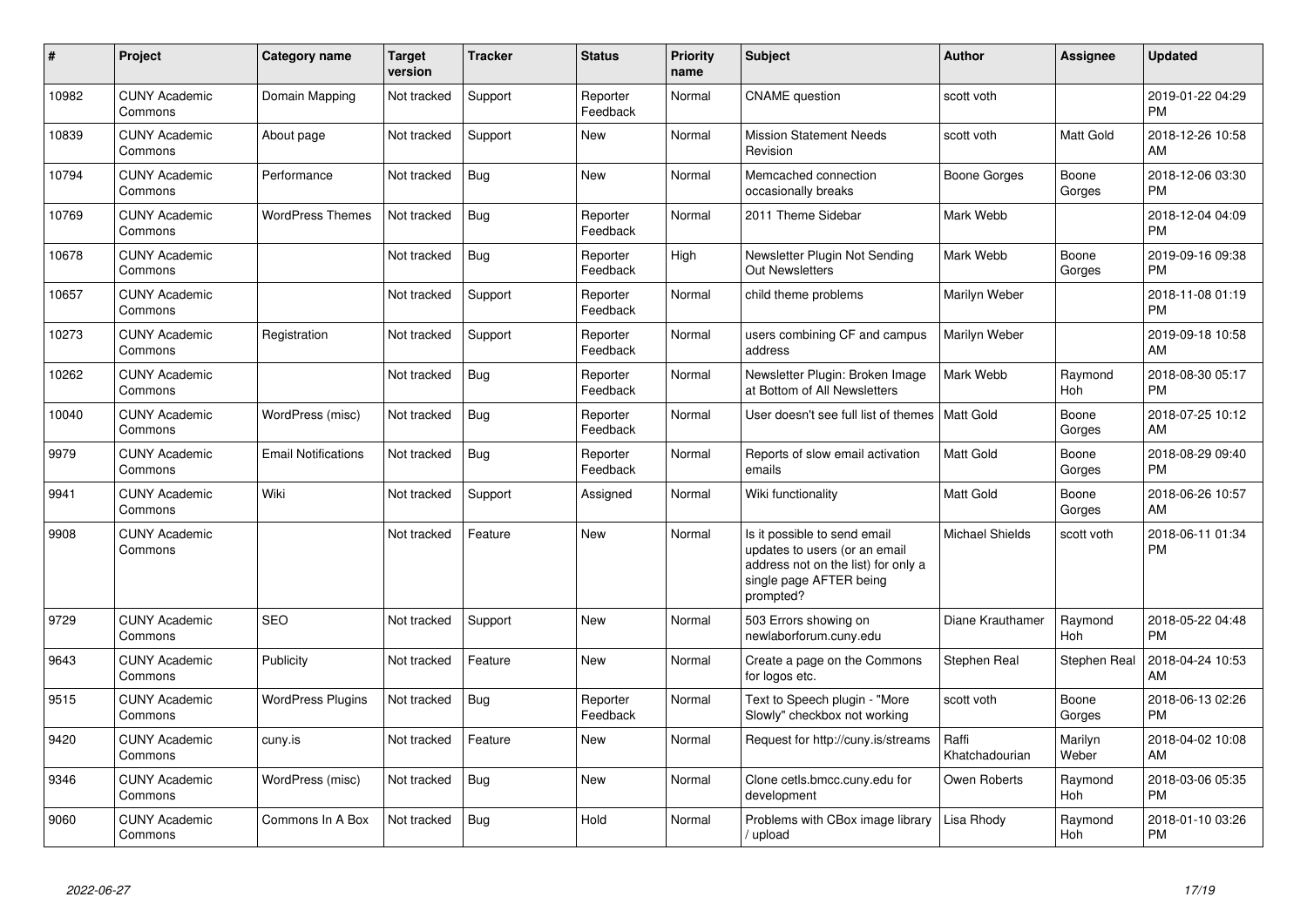| $\#$ | Project                         | Category name   | <b>Target</b><br>version | <b>Tracker</b> | <b>Status</b>        | Priority<br>name | <b>Subject</b>                                                                        | <b>Author</b>    | <b>Assignee</b>     | <b>Updated</b>                |
|------|---------------------------------|-----------------|--------------------------|----------------|----------------------|------------------|---------------------------------------------------------------------------------------|------------------|---------------------|-------------------------------|
| 9015 | <b>CUNY Academic</b><br>Commons | Groups (misc)   | Not tracked              | Outreach       | Assigned             | Normal           | Email group admins the email<br>addresses of their groups                             | Matt Gold        | Matt Gold           | 2018-01-02 09:54<br>AM        |
| 8991 | <b>CUNY Academic</b><br>Commons | Reply By Email  | Not tracked              | Bug            | Hold                 | Normal           | RBE duplicate email message<br>issue                                                  | Matt Gold        | Raymond<br>Hoh      | 2018-02-18 08:53<br><b>PM</b> |
| 8976 | <b>CUNY Academic</b><br>Commons | Reply By Email  | Not tracked              | Feature        | Assigned             | Normal           | Package RBE new topics<br>posting?                                                    | Matt Gold        | Raymond<br>Hoh      | 2017-12-04 02:34<br><b>PM</b> |
| 8902 | <b>CUNY Academic</b><br>Commons | Design          | Not tracked              | Feature        | Assigned             | Normal           | Report back on research on<br><b>BuddyPress themes</b>                                | Matt Gold        | Michael Smith       | 2017-11-10 12:31<br><b>PM</b> |
| 8898 | <b>CUNY Academic</b><br>Commons | Social Paper    | Not tracked              | Feature        | Assigned             | Normal           | Usage data on docs and social<br>paper                                                | Matt Gold        | Matt Gold           | 2017-11-16 11:32<br>AM        |
| 8837 | <b>CUNY Academic</b><br>Commons |                 | Not tracked              | Feature        | Assigned             | Normal           | Create a form to request info from<br>people requesting premium<br>themes and plugins | <b>Matt Gold</b> | Marilyn<br>Weber    | 2017-11-14 03:35<br><b>PM</b> |
| 8666 | <b>CUNY Academic</b><br>Commons | Teaching        | Not tracked              | Documentation  | Assigned             | Normal           | Create Teaching on the<br>Commons Resource Page                                       | Matt Gold        | Laurie Hurson       | 2019-09-23 03:16<br><b>PM</b> |
| 8607 | <b>CUNY Academic</b><br>Commons |                 | Not tracked              | Support        | <b>New</b>           | Normal           | Paypal?                                                                               | Marilyn Weber    | Matt Gold           | 2018-05-15 01:37<br><b>PM</b> |
| 8440 | <b>CUNY Academic</b><br>Commons | Onboarding      | Not tracked              | <b>Bug</b>     | New                  | Normal           | Create Test Email Accounts for<br><b>Onboarding Project</b>                           | Stephen Real     | Stephen Real        | 2017-08-01 09:49<br><b>PM</b> |
| 7928 | <b>CUNY Academic</b><br>Commons | Group Forums    | Not tracked              | <b>Bug</b>     | <b>New</b>           | Normal           | Duplicate Forum post                                                                  | Luke Waltzer     | Raymond<br>Hoh      | 2017-04-11 09:27<br><b>PM</b> |
| 7828 | <b>CUNY Academic</b><br>Commons |                 | Not tracked              | Feature        | Assigned             | Normal           | Theme Assessment 2017                                                                 | Margaret Galvan  | Margaret<br>Galvan  | 2017-05-02 10:41<br><b>PM</b> |
| 6995 | <b>CUNY Academic</b><br>Commons | Home Page       | Not tracked              | <b>Bug</b>     | Assigned             | Normal           | member filter on homepage not<br>working                                              | <b>Matt Gold</b> | Raymond<br>Hoh      | 2016-12-11 09:46<br><b>PM</b> |
| 6671 | <b>CUNY Academic</b><br>Commons | Reply By Email  | Not tracked              | <b>Bug</b>     | Assigned             | Normal           | "Post too often" RBE error<br>message                                                 | Matt Gold        | Raymond<br>Hoh      | 2016-11-11 09:55<br>AM        |
| 6665 | <b>CUNY Academic</b><br>Commons |                 | Not tracked              | Publicity      | <b>New</b>           | Normal           | Dead Link in 1.10 announcement<br>post                                                | Paige Dupont     | Stephen Real        | 2016-12-01 03:11<br>PM        |
| 6644 | <b>CUNY Academic</b><br>Commons |                 | Not tracked              | Bug            | Reporter<br>Feedback | High             | White Screen at Login Pge                                                             | Luke Waltzer     | Raymond<br>Hoh      | 2016-11-21 10:34<br><b>PM</b> |
| 6298 | <b>CUNY Academic</b><br>Commons | User Experience | Not tracked              | Design/UX      | Assigned             | Normal           | Examine data from survey                                                              | Matt Gold        | Margaret<br>Galvan  | 2016-10-14 12:16<br><b>PM</b> |
| 6115 | <b>CUNY Academic</b><br>Commons | Publicity       | Not tracked              | Feature        | Assigned             | Normal           | create digital signage for GC                                                         | Matt Gold        | scott voth          | 2016-10-11 10:09<br><b>PM</b> |
| 5679 | <b>CUNY Academic</b><br>Commons | Analytics       | Not tracked              | Feature        | <b>New</b>           | Normal           | Logged In Users for GA                                                                | Valerie Townsend | Valerie<br>Townsend | 2016-06-11 09:49<br>AM        |
| 5317 | <b>CUNY Academic</b><br>Commons | Group Blogs     | Not tracked              | <b>Bug</b>     | Reporter<br>Feedback | Normal           | Notifications of New Post Didn't<br>Come                                              | Luke Waltzer     | Samantha<br>Raddatz | 2016-03-21 10:41<br><b>PM</b> |